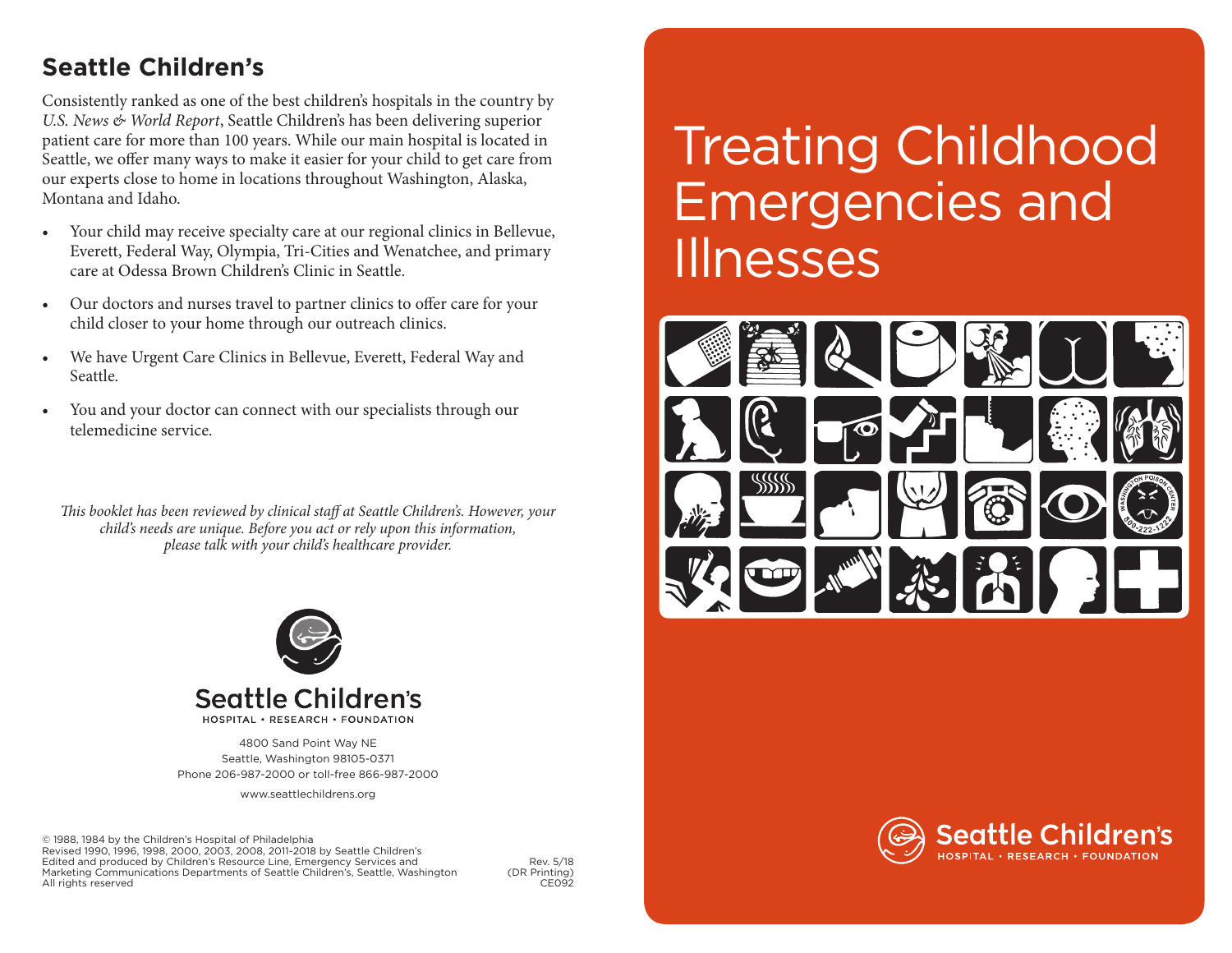### **Emergency Information**

| Name                        | Phone number |
|-----------------------------|--------------|
|                             |              |
| Name                        | Phone number |
|                             |              |
| Home                        | Cell         |
|                             |              |
| Home                        | Cell         |
|                             |              |
|                             |              |
|                             |              |
| $\overline{\text{Name}}$    | Phone number |
|                             |              |
|                             |              |
|                             |              |
| Name                        | Phone number |
|                             |              |
|                             |              |
|                             |              |
|                             |              |
|                             |              |
| Out-of-area phone contact:* |              |
| Name                        | Phone number |

 $^{\star}$  After a disaster, long-distance phone lines are more likely to work than local phone lines. Ask a friend or relative who lives outside your state to be your family contact. Share this number with all your family members so they know who to call or text.

## **Questions and Notes**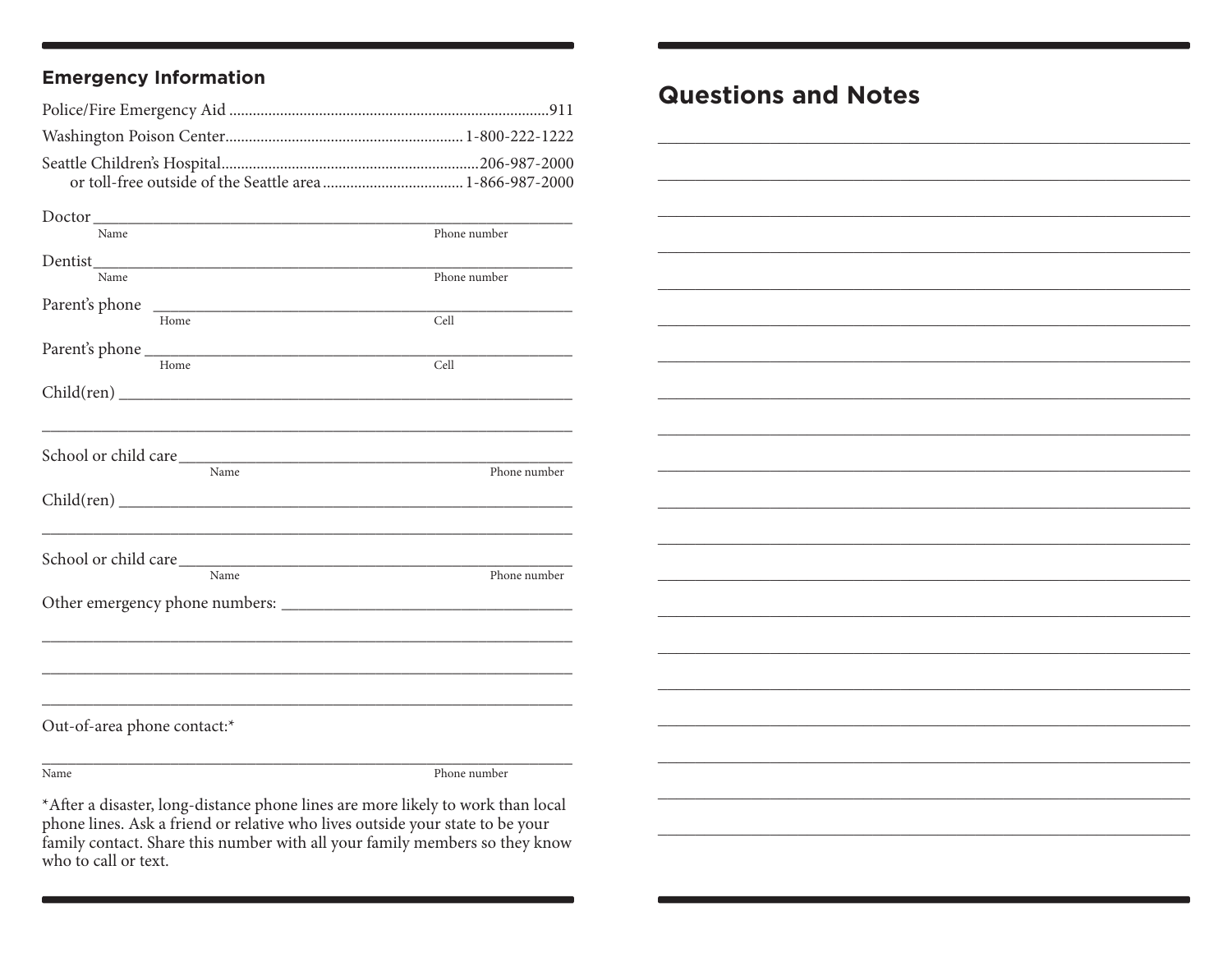- $\Box$  A wrench or pliers to turn off water and gas lines
- Local maps
- $\Box$  Matches in a waterproof container
- $\Box$  Extra clothing, heavy-soled shoes, gloves and blankets
- $\Box$  Special-needs items, such as prescription medicines, eyeglasses, contact lens solution and hearing aid batteries
- $\Box$  Items for babies, such as formula, diapers, bottles and pacifiers
- $\Box$  Cash and coins
- $\Box$  Important documents, like insurance information, medical records, bank account numbers and Social Security cards. Keep the documents in a waterproof container or watertight, resealable plastic bag.
- $\Box$  Water and food for your pets
- $\Box$  Toys, books and games
- $\Box$  Cell phone with charger

#### Dear Caregiver,

Whether you're a new parent or you've just had your fourth child, there may be times when your child is hurt or sick and you don't know what to do. **Treating Childhood Emergencies and Illnesses** gives you some advice to help you decide how sick your child is and if you need to call their doctor. This booklet can also help you take care of your child at home when it is safe to do so.

You know your child best. If your child doesn't look or seem right, please talk with your child's doctor. This booklet is not meant to be used in place of the care and knowledge that your child's doctor can provide to you. We urge you to use advice from your child's doctor and your own good judgment over information in this booklet.

If you think that you are having a medical emergency, call 911 or the number for the local emergency ambulance service right away! If you're not sure what to do, call your child's doctor or go to the emergency room.

We hope you will find **Treating Childhood Emergencies and Illnesses** useful in caring for your child and working with your child's doctor. In addition to keeping this booklet, we encourage you to take a first aid and CPR class. Visit www.seattlechildrens.org/classes or contact your local American Red Cross, fire department or hospital to find a class near you.

For more information, visit www.seattlechildrens.org. The website offers parenting advice, safety tips and information about child and teen health.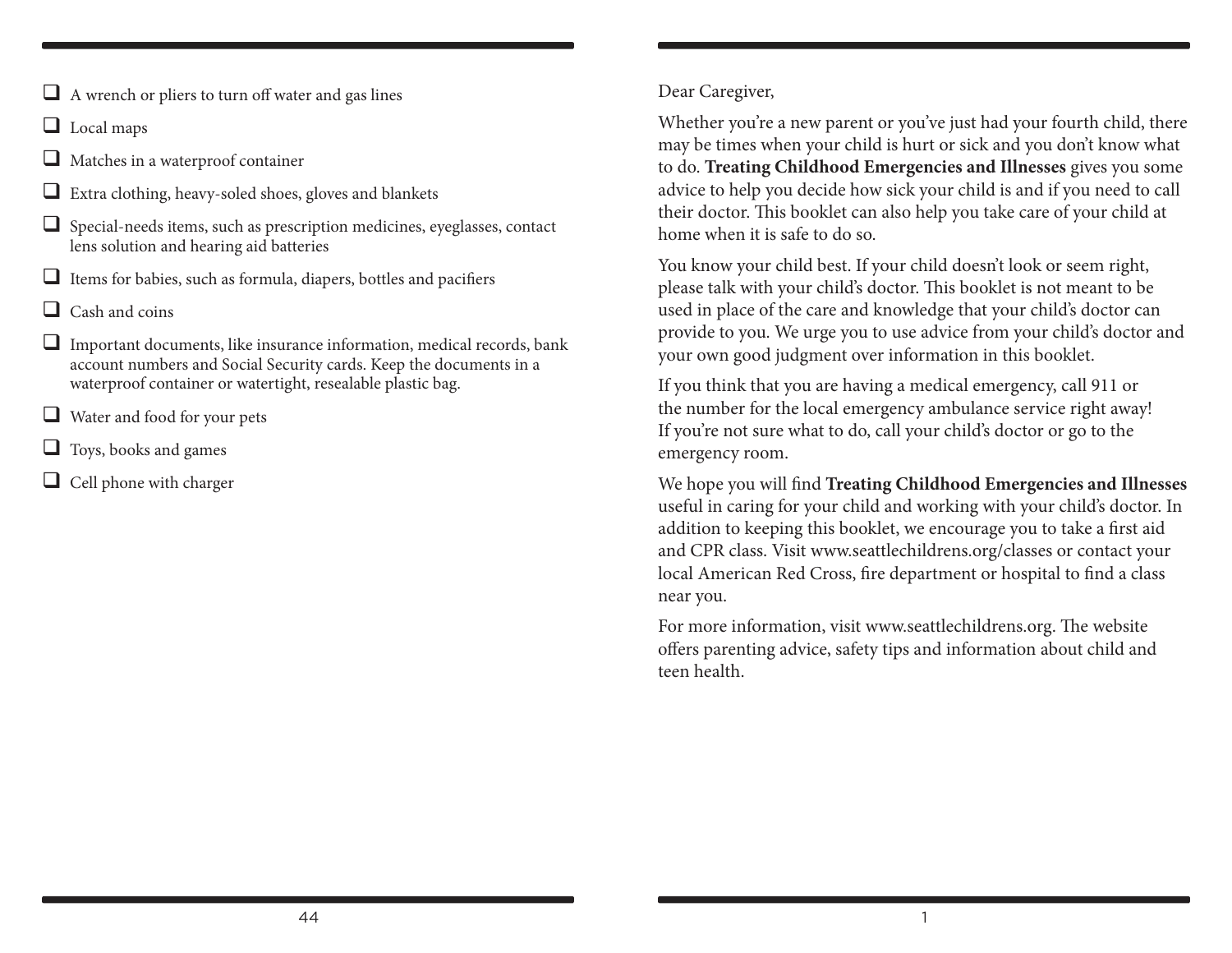## **Table of Contents**

### **EMERGENCIES**

|                                     | <b>ILLNESSES</b>                                                                                                           |  |
|-------------------------------------|----------------------------------------------------------------------------------------------------------------------------|--|
|                                     |                                                                                                                            |  |
| ্য<br>১৯৯                           |                                                                                                                            |  |
| ्<br>क्र                            |                                                                                                                            |  |
|                                     |                                                                                                                            |  |
|                                     | <b>Example 11</b><br><b>Example 11</b><br><b>Example 21</b><br><b>Example 21</b><br><b>Example 21</b><br><b>Example 21</b> |  |
|                                     |                                                                                                                            |  |
| w                                   |                                                                                                                            |  |
| $\sum_{i=1}^{n}$                    |                                                                                                                            |  |
|                                     |                                                                                                                            |  |
|                                     |                                                                                                                            |  |
| $\overline{\mathbf{a}}$<br>$\bf{L}$ |                                                                                                                            |  |
| Ó                                   |                                                                                                                            |  |

#### **Medicines:**

*Keep all medicines in a locked cabinet or container. Check for, and replace, expired supplies each year.*

- Acetaminophen (Tylenol)
- Ibuprofen (Motrin or Advil)
- $\Box$  Aspirin (do not give aspirin to children under 12)
- $\Box$  Anti-itch medicine taken by mouth, like Benadryl (an antihistamine)
- Electrolyte solution, like Pedialyte
- $\Box$  Calamine lotion
- Hydrocortisone cream
- $\Box$  Antibiotic cream
- Aloe vera gel
- $\Box$  Saline wash

## **Disaster Supplies Kit**

- Consider keeping a disaster supplies kit with your home first aid kit. Include these items:
- $\Box$  Water, 1 gallon of water per person per day for at least 3 days
- Food, at least a 3-day supply of food that keeps at room temperature for a long time (non-perishable) and a manual can opener
- $\Box$  A battery-powered or hand-crank radio or television and extra batteries
- $\Box$  A flashlight and extra batteries
- Your first aid kit and manual
- $\Box$  A whistle to signal for help
- Dust masks to help filter bad air
- $\Box$  Plastic sheeting and duct tape to make a shelter
- Moist towelettes, soap, hand sanitizer, toilet paper, feminine products, garbage bags, plastic ties and other toiletries and hygiene products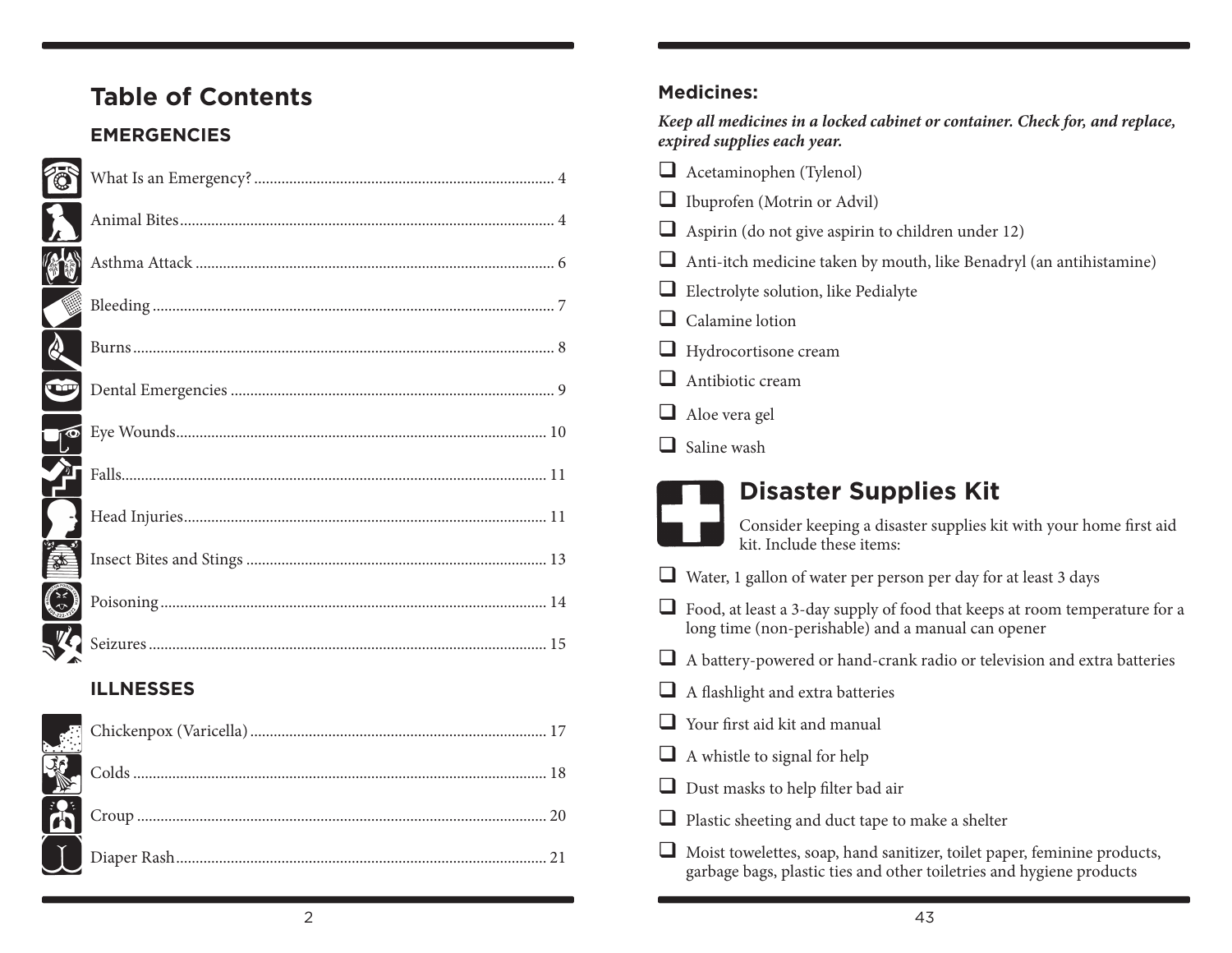

## **First Aid Kit**

Put together a first aid kit for your home and one for each car. Include these items:

### **Information:**

- Emergency phone numbers: 911, Poison Center, doctor, dentist and crisis line
- $\Box$  First aid book (like this book)

### **Supplies:**

- Band-Aids in assorted sizes
- Gauze pads and rolled gauze
- **Adhesive tape**
- $\Box$  Instant cold pack (disposable)
- Elastic roller bandage, like an Ace bandage
- $\Box$  Safety pins
- $\Box$  Triangular bandage (to wrap an injury or make an arm sling)
- $\Box$  Cotton swabs and balls
- $\Box$  Bottle of water
- **O** Soap
- **Antiseptic wipes**
- $\Box$  Thermometer
- $\Box$  Flashlight with extra batteries
- $\Box$  Plastic gloves (2 pair)
- **T** Tweezers
- $\Box$  Scissors with rounded tips
- Blanket (stored nearby)

| $\bf{O}$ |    |
|----------|----|
|          |    |
|          |    |
|          |    |
|          | 31 |

### **REFERENCE**

| $\mathbf{L}$ |  |
|--------------|--|

### **PREVENTION**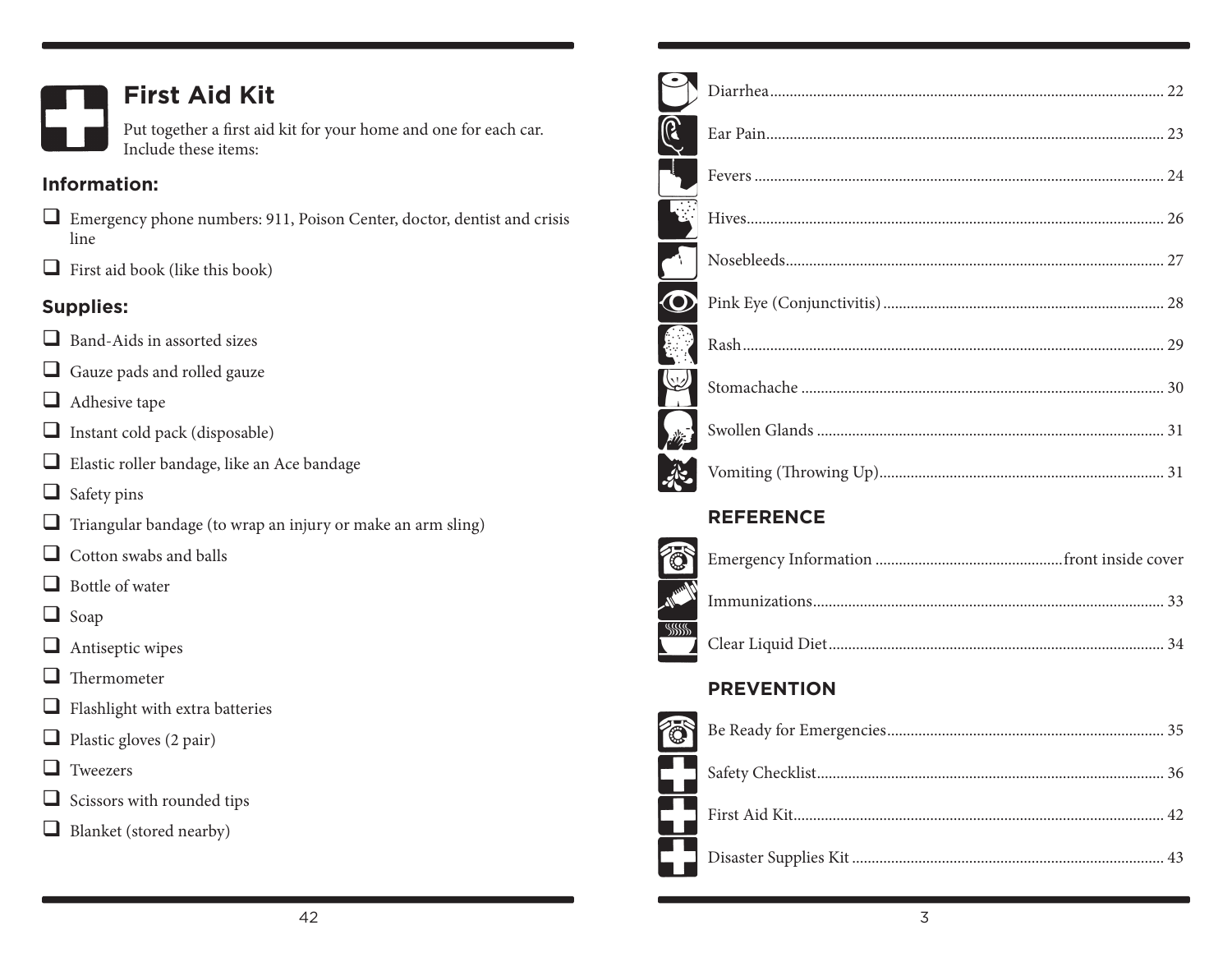#### **EMERGENCIES**



## **What Is an Emergency?**

An emergency is any illness or injury that is life-threatening or needs to be treated right away — for instance, having a hard time breathing or swallowing, blueness around lips or bleeding that can't be stopped.

#### **What to Do**

*When your child has a life-threatening illness or injury:*

- • **Call 911 or tell someone else to call 911 right away.**
- State clearly that this is a medical emergency. Try to stay calm.
- • Tell the person what is wrong with your child. For instance: "My baby is not breathing."
- • Tell the person your exact address. For example: "506 South 6th Street, 2nd floor, in the back."
- If you can, have someone wait for the aid car near the street to direct it to where you are.
- Start first aid if you know what to do.

### **What Not to Do**

- Do not panic or wait to call 911.
- Do not move your child unless they are in immediate danger.
- Do not try to drive your child to the hospital. Aid cars can get to where you are faster.
- Do not hang up until the 911 operator tells you it is OK for you to hang up.

## **Animal Bites**

An animal bite can be anything from a simple scratch to many bites with scratches and deep wounds. Pets, stray dogs or cats, or wild animals (skunks, foxes, bats, raccoons, etc.) can bite. When an animal bites a child, there is a risk that the wound can become infected. Or, a bite can lead to a life-threatening disease called rabies. Rabies most often comes from wild animals, like bats.

### **Water and Bath**

- $\Box$  Never leave a child alone in or near water, even for a minute. Keep young children within arm's reach.
- $\Box$  Place a non-skid mat or non-slip strips in the bathtub or shower.
- Empty any buckets that have liquid in them, and keep garbage cans covered.
- $\Box$  Put your child in a life jacket when they are in or near water, on docks, in boats, rafts and inner tubes. Wear a life jacket yourself, too!
- $\Box$  If you have a swimming pool, pond or spa, fence all four sides.
- Empty the "kiddie" pool when it is not being used.

### **To Learn More**

- • Your healthcare provider. Phone number: \_\_\_\_\_\_\_\_\_\_\_\_\_\_\_\_\_\_\_
- • www.seattlechildrens.org
- • Washington Poison Control 1-800-222-1222.
- • U.S. Consumer Product Safety Commission Toll-free consumer hotline: 1-800-638-2772 or www.cpsc.gov.

#### *Remember:*

Keep contact numbers for emergency response, the Poison Control Center, the doctor and dentist, along with your name, address and phone number next to each phone in your home and entered on your cell phone. Show babysitters who come to your home where you keep these numbers and your first aid kit and disaster supplies.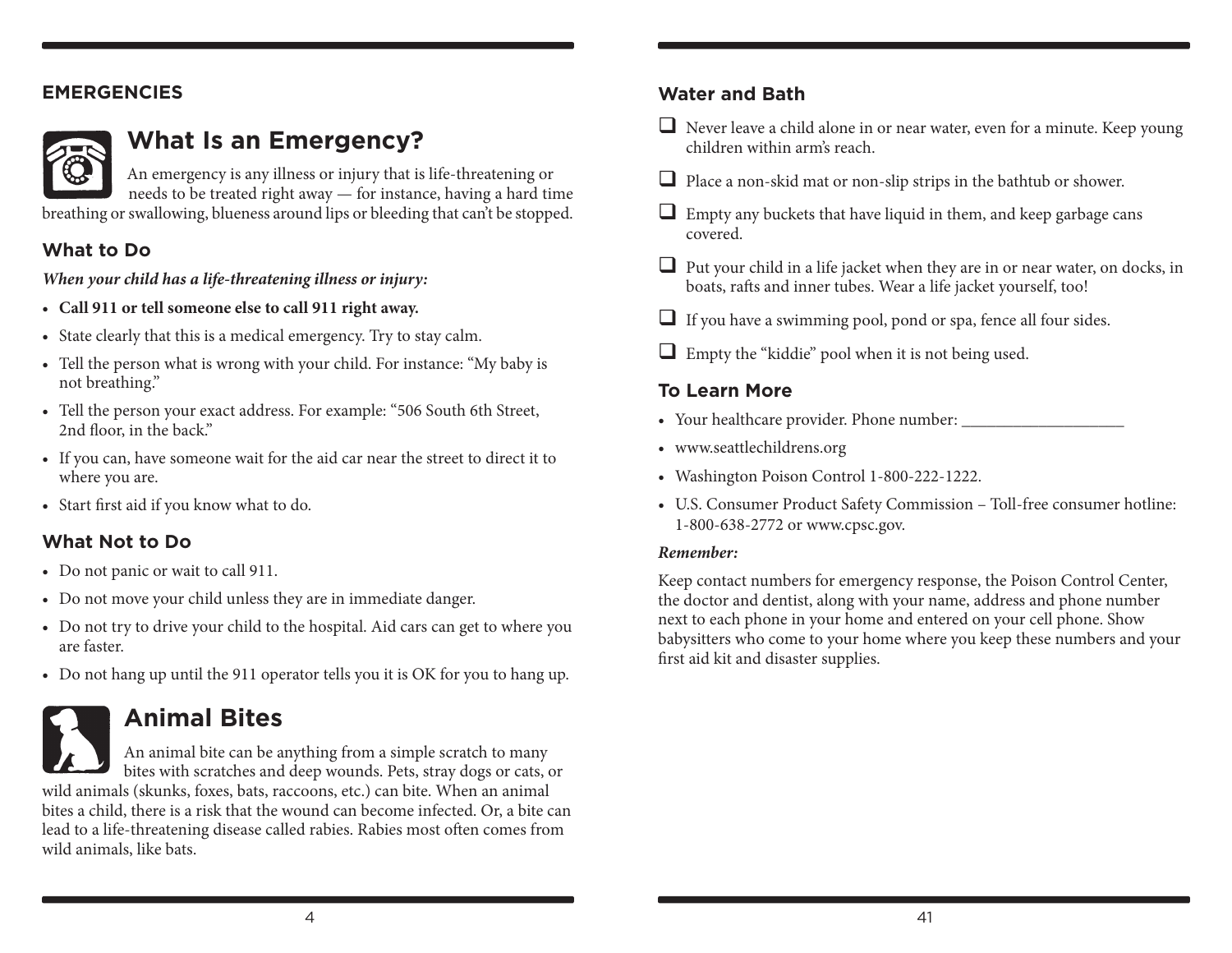**Kitchen** *(also see "Fire and Burns" and "Poisons")*

- $\Box$  Keep scissors, knives and other sharp objects in safety latched or high cabinets.
- $\Box$  Keep chairs and step stools away from counters and the stove.
- $\Box$  Make sure heavy appliances (stove, refrigerator, microwave oven, etc.) can't be pulled over.
- $\Box$  Remove doors from unused refrigerators or freezers so children can't hide in them.

#### **Poisons**

- Lock up medicine, cleaning products, dishwasher soap and detergent, marijuana, nicotine vials, makeup and other unsafe products, or store them in a cabinet with a child-resistant safety latch.
- $\Box$  Keep houseplants out of reach.
- $\Box$  Keep products in the bottles they came in.
- $\Box$  Buy products with child-resistant caps.
- Install a carbon monoxide detector near sleeping areas and on each level of your home.
- $\Box$  Keep button batteries out of your child's reach. Keep remotes and other electronics out of your child's reach if the battery compartments are not locked with a screw. Discard old button batteries right away.

### **Toys, Games and Sports**

- $\Box$  Buy toys that are for your child's age, not for older kids.
- $\Box$  Keep toys for older children out of the reach of younger children.
- **Follow safety messages on toys.**
- $\Box$  Pick up toys after play.
- $\Box$  Be sure your child wears eye protection, mouth guards and other protective gear when playing contact sports.

#### **What to Look For**

#### *If your child has been bitten, know:*

- What kind of animal bit your child pet, stray, wild?
- If it was a stray or wild animal, was it captured?
- Was the attack an accident or did your child bother or scare the animal?

#### **What to Do**

#### *If your child has been bitten by any animal:*

- Wash the bite right away with soap and lots of water.
- Cover the bite with a soft, clean cloth or bandage.
- • Comfort your child.

#### *If your child has been bitten by a pet dog or cat:*

- Look for any unusual behaviors in the animal in the next 2 weeks. It could be a sign of rabies.
- Find out if the animal has had all its shots.

### **See a Doctor If:**

- The animal bite is more than a simple scratch
- Your child has not had their complete series of tetanus shots or more than 5 years have passed since the last tetanus booster
- The pet has not had shots, the shots are not up to date or if you're unsure of the pet's shot history
- You think the pet that bit your child might have rabies
- The area of the bite becomes red, swollen, hot or tender

#### *If your child has been bitten by a wild animal:*

- Take your child to the emergency room or doctor right away.
- • Call Animal Control right away and tell them what happened.
- Don't try to catch the animal yourself. If the animal is captured, it should be given to the health department (alive or dead).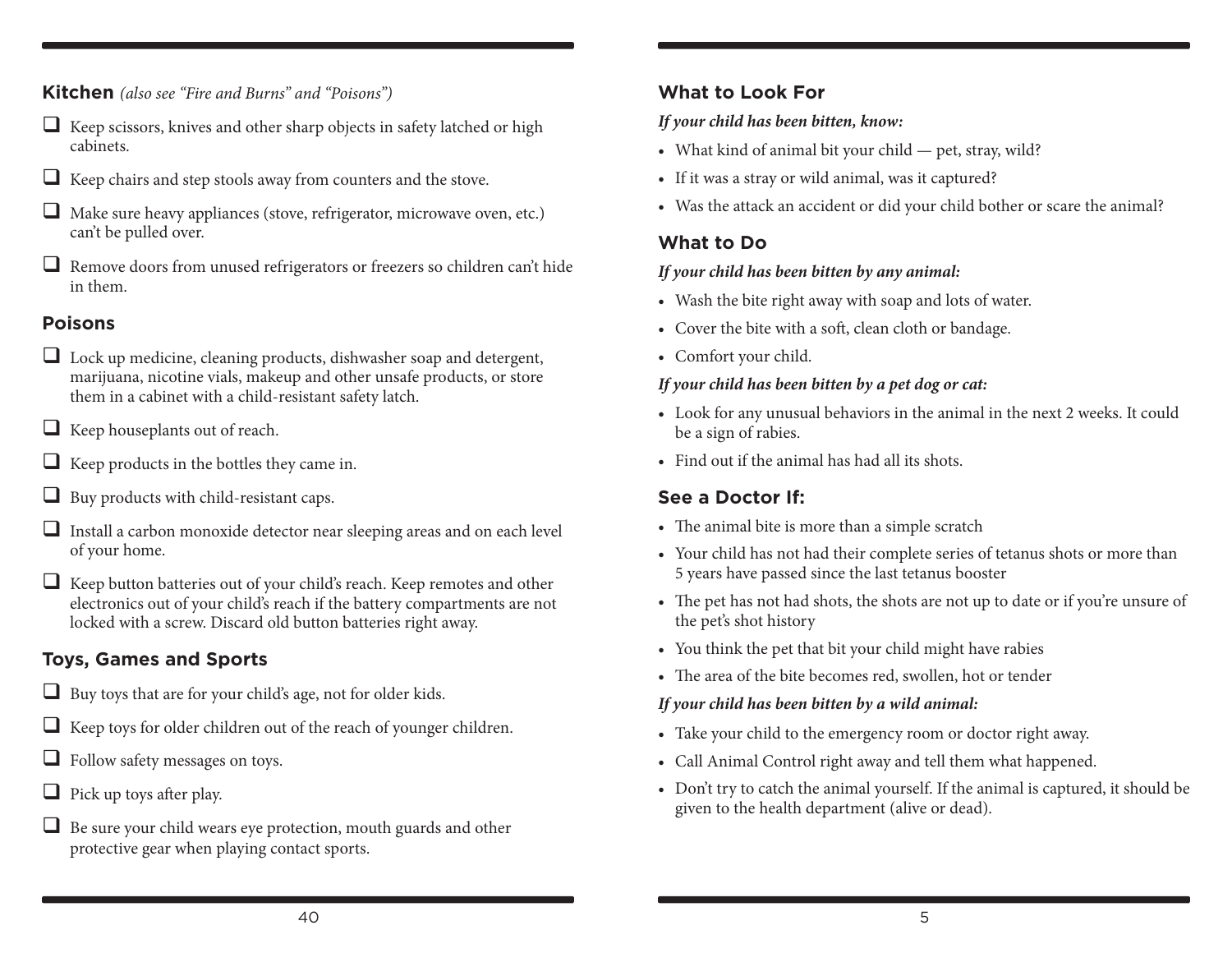

## **Asthma Attack**

When your child has an asthma attack, the tubes in the lungs get swollen, the muscles around the lung tubes get tight and the

lungs make mucus. When these things happen, your child's chest feels tight and it's hard to breathe. Your child may cough or wheeze.

### **What to Look For**

- Increased coughing or mucus
- Shortness of breath
- Grunting or wheezing while breathing out
- Tense stomach muscles while breathing out
- Pale skin or blue-grey color around lips or under eyes
- Nasal flaring
- Sweating
- Skin indenting around the bones in your child's chest, between and under the ribs or in the neck above the collarbone

### **What to Do**

#### *Call 911 now if:*

- Your child is having a very hard time breathing
- • Your child has passed out
- Your child's lips or tongue look blue
- Your child started wheezing right after taking any kind of medicine, eating a food they're allergic to or being stung by a bee

#### *For other symptoms:*

- Start your child's quick-relief medicine at the first sign of coughing or shortness of breath.
- • Continue the relief medicine until your child has not coughed or wheezed for 48 hours.
- If your child uses a controller medicine, keep giving that medicine as directed.
- Give your child lots of liquids. Water is a good choice.
- $\Box$  Protect outlets with ground fault circuit interrupters (GFCIs).
- $\Box$  Repair frayed cords and loose plugs.
- Keep cords and power strips out of reach.
- $\Box$  Use back burners on the stove and turn pot handles toward the back.
- $\Box$  Keep hot foods, cups of coffee or tea, other hot liquids, appliances, power strips and cords out of the reach of young children.
- If your oven front gets hot during use, keep children away.
- $\Box$  Keep a working fire extinguisher in the kitchen. If you live in a home with more than one floor, keep one working fire extinguisher on each floor. Make sure older children and adults know when and how to use them.

### **Furniture**

Cover sharp edges and corners.

- $\Box$  Secure TVs and other heavy items so they cannot tip over.
- $\Box$  Make sure furniture is not painted with lead paint.
- $\Box$  Cribs and playpens should be sturdy, with bars no more than 2% inches apart.
- $\Box$  Check to see that toy chest lids cannot fall down and lock. Better yet, do not use any lids on chests or boxes.
- Check for products that have been recalled. Call the U.S. Consumer Product Safety Commission at 1-800-638-2772 or visit www.cpsc.gov.

### **Firearm Safety**

Remove all firearms from your home if you can.

### *Always:*

- $\Box$  Store guns unloaded and locked.
- $\Box$  Store and lock ammunition in a separate place.
- $\Box$  Use a firearm safe, lockbox, trigger or cable lock to store firearms. Storing them just out-of-sight is not safe.
- $\Box$  Avoid locking devices that use keys, if possible. Children often know where keys are kept.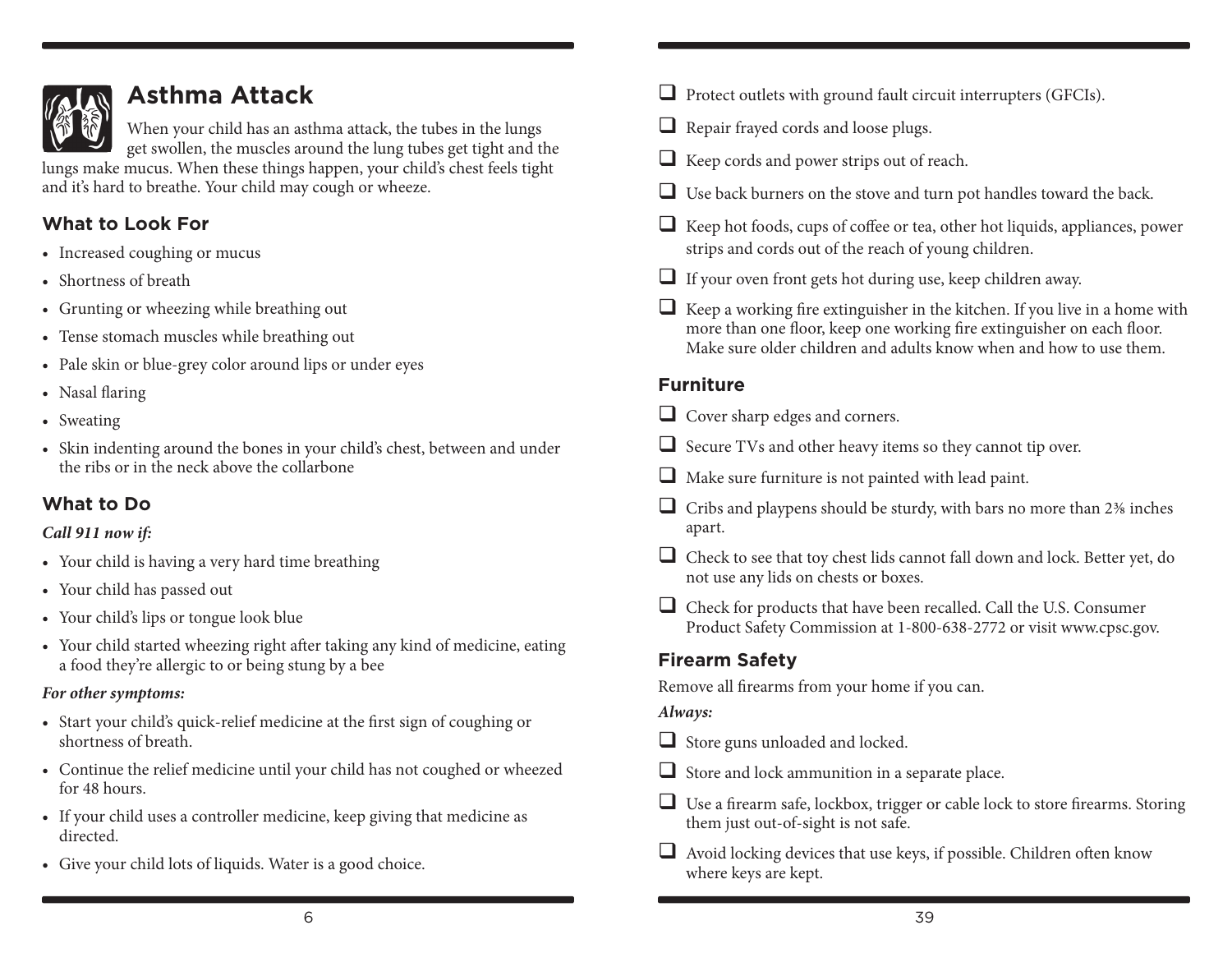- $\Box$  Place self-latching doors or hardware-mounted gates at the top and bottom of stairs.
- Do not use a baby walker with wheels.
- Use helmets with skateboards, bikes, rollerblades, scooters, snowboards and skis.
- Wear knee and elbow pads for scooter riding and add wrist guards for rollerblading or skateboarding.
- $\Box$  Don't allow children to jump off furniture or high places.

#### **Fire and Burns**

- $\Box$  Install a smoke alarm on every level of your home and in each bedroom. Test alarms each month. Change batteries twice a year.
- $\Box$  Make a fire escape plan. Practice it with your family.
- $\Box$  Place guards around open heaters and fireplaces.
- $\Box$  Buy flame-resistant sleepwear for children.
- $\Box$  Keep matches and lighters out of reach.
- $\Box$  Make sure one window in each room can be easily used as a fire escape.
- $\Box$  Use "cool" nightlights. Keep them away from drapes and bedspreads.
- $\Box$  Use a cool-mist humidifier (not a vaporizer).
- $\Box$  Keep hair dryers, curling irons and flattening irons unplugged and stored out of reach.
- $\Box$  Never hold your child when you are holding hot liquids. Keep cups with hot liquids away from the edge of tables.
- $\Box$  Set your hot water heater at 120 degrees Fahrenheit.
- $\Box$  Keep space heaters away from children and at least 3 feet from beds, curtains and other things that can burn.
- $\Box$  Put plastic plug covers in unused outlets.
- Remove known asthma triggers from where your child lives and plays.
- • Have your child shower or take a bath to get pollens, animal dander or other allergens off the body.

#### **See a Doctor If:**

- Your child is wheezing loud enough to be heard across the room or continues to have a hard time breathing 20 minutes after using an inhaler or nebulizer
- • Your child has nonstop coughing that doesn't get better after using an inhaler or nebulizer
- Your child looks or acts very sick
- Your child needs the inhaled asthma medicine more often than every 4 hours
- • Your child still has some wheezing after 5 days



## **Bleeding**

Loss of blood can be very harmful, even life-threatening. For your child's safety, be sure that you know how to stop any bleeding.

### **What to Do**

#### *You can care for cuts at home if:*

- Only the top layer of the skin is scraped off
- The edges of the cut are close together
- The bleeding can be stopped in 10 minutes

#### *To care for the cut:*

- • Wash the cut well with soap and water
- Make sure all the dirt is removed
- • Place a bandage or piece of soft, clean cloth over the cut
- Hold it firmly in place for 10 minutes

#### **See a Doctor If:**

- The edges of the cut are jagged
- The cut edges cannot be brought together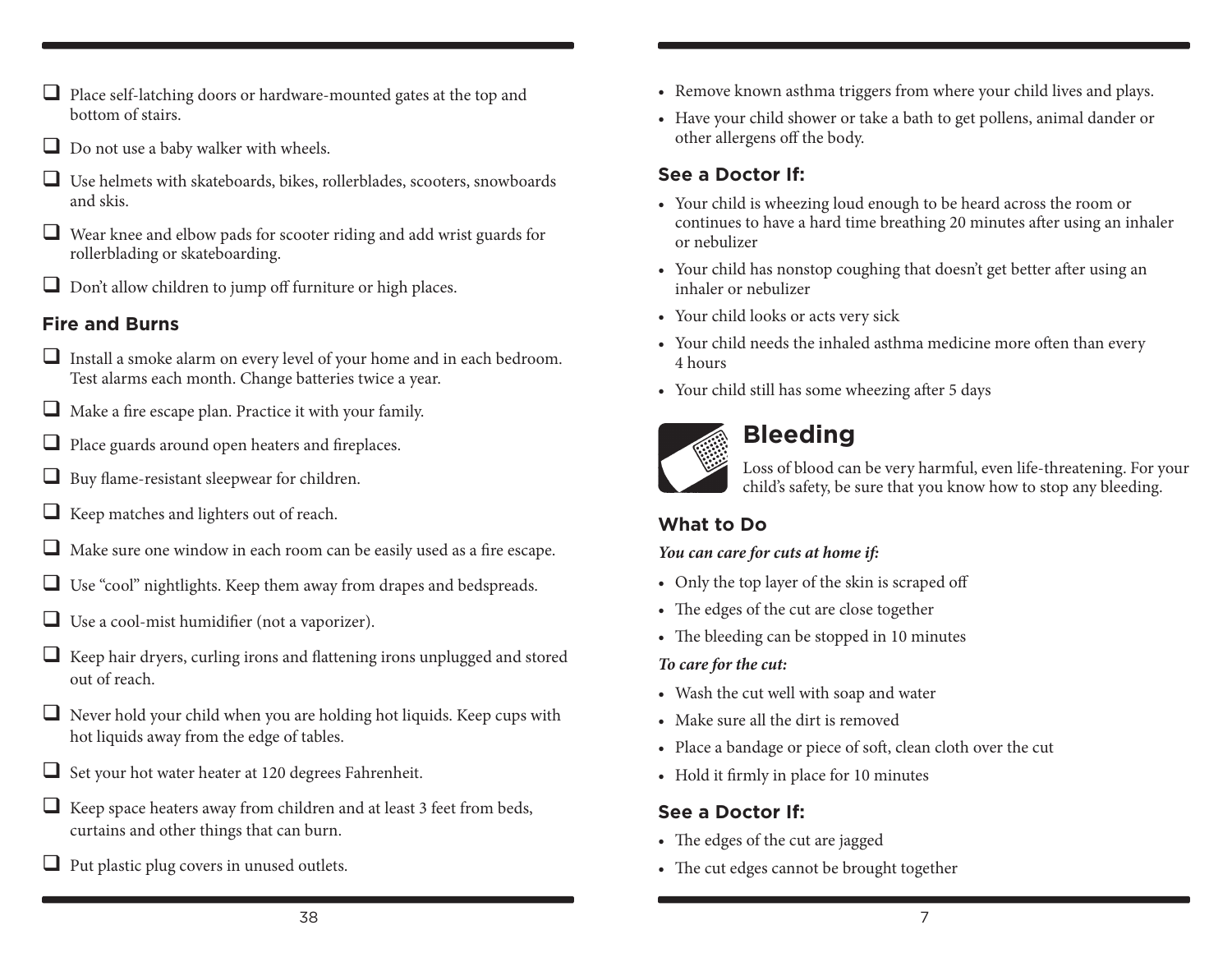- Bleeding does not stop after 10 minutes of steady pressure
- There is dirt in the cut that you cannot wash out

**These cuts may need stitches.** On your way to the doctor, hold a soft, clean cloth firmly in place to control the bleeding.

• Your child has not had the complete series of tetanus shots or more than 5 years have passed since the last tetanus booster

#### **What Not to Do**

- Do not use a tourniquet put pressure on the wound instead.
- Do not apply pressure if any bone is sticking out or has been pushed in. Cover it with a clean cloth and **call 911 right away**.



### **Burns**

Your child's skin can get burned when it comes in contact with anything hot. Breathing in hot smoke or fumes can burn the

inside of your child's nose and lungs. If this happens, your child needs to be seen by a doctor right away.

Contact with live electrical wire or an open plug point can cause an electrical burn. Even though the burns may look small on the outside, there may be Furthermore burns on the inside of the body. Call your doctor if you think your child has an electrical burn.

### **What to Do**

#### *For burns that cause the skin to be pink or red but do not cause blisters:*

- • Put the area in cold water right away to stop further burning. Keep it in cold water for 10 minutes.
- • Keep the area clean and dry to prevent infection.
- Watch the burn for blisters or bubbling.

**Your child needs to see a doctor right away if burns on hands, feet or genitals cause blisters, or if any burns cause the skin to open and turn black.**

- • *If the area of the burn is small:*
	- Cover the area with a clean cloth.
	- Take your child to the emergency room.
- $\Box$  Don't serve chunks of hard fruit or vegetables, popcorn, round candies or nuts to children under 4 years old.
- $\Box$  Cut grapes, carrots, hot dogs and sausages into small pieces that are not round before giving them to children under 4 years old.
- $\Box$  Don't allow children to play with toys or products that have miniature disk or "button" batteries or small magnets that can be removed easily.

### **Diarrhea and Other Illnesses**

- $\Box$  If possible, do not let your child be around people who are ill.
- $\Box$  Refrigerate foods that can spoil.
- $\Box$  Teach your child to wash hands before eating and after using the toilet and petting animals.

### **Doors and Windows**

- $\Box$  Cut window blind cords and use safety tassels on blind and drapery cords. Or use window blind cord wind-ups.
- Use window guards or window stops on windows. Window screens do not keep kids in. Use safety netting on balconies, decks and landings.
- $\Box$  Use safety glazing on glass doors and panels.

### **Falls**

- Never leave a baby alone on a changing table, sofa, bed or other high place.
- Always use straps on baby equipment.
- $\Box$  Keep diaper-changing supplies within easy reach when changing your baby.
- $\Box$  Place a carpet on a non-skid rug under the crib and changing table.
- $\Box$  Use a sturdy, stable high chair. Make sure it has a secure locking tray and a seat belt with a crotch strap.
- $\Box$  Keep cribs, playpens, beds and chairs away from windows.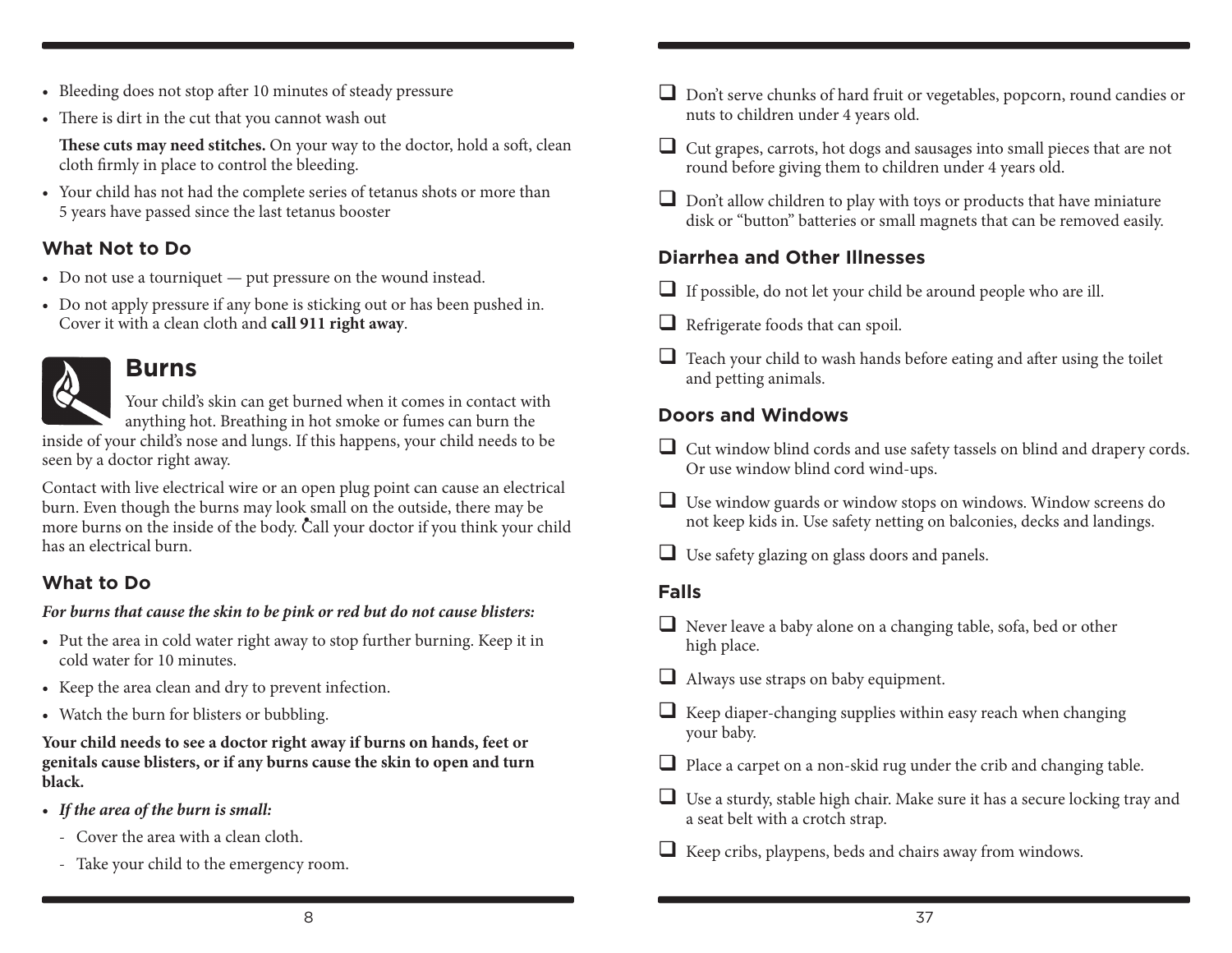

## **Safety Checklist**

Although emergencies and illnesses can happen, many can be prevented. Here are some ways to keep your family safe and

#### **Animal Bites and Stings**

- $\Box$  Teach your child not to go near or feed wild animals, including bats.
- $\Box$  Teach your child not to tease or be rough with pets.
- $\Box$  Teach your child to ask the owner before petting a dog they don't know.
- $\Box$  Watch your young child closely when near any animal.
- $\Box$  Keep your pet on a leash.
- Report stray animals to Animal Control.
- $\Box$  Have your child wear shoes when playing outside.

### **Child Passenger Safety**

- $\Box$  Use the right safety seat for your child's age and size. Be sure to read the safety seat instructions along with your vehicle owner manual instructions.
- $\Box$  Make sure children under 13 years old ride in the back seat.
- Use seat belts, booster seats, infant and car seats in cars and planes.
- $\Box$  Set a good example by always wearing your seat belt.

### **Choking**

- $\Box$  Keep rubber balloons away from children age 3 or younger.
- $\Box$  Keep rooms free of small items, toys with small parts, magnets and plastic bags.
- $\Box$  Remove crib gyms and hanging toys from the crib when your baby can get up on their hands and knees.
- • *If the burned area is large:*
	- **Call 911 for help right away.**
	- Cover your child with a clean sheet or cloth.
	- Do not move your child unless staying in place will cause more harm.

### **What Not to Do**

- • Do not use butter, lotions or oil on burns.
- Do not break the bubbles or blisters on the burn.
- Do not treat large burns at home if there are bubbles or blisters.



## **Dental Emergencies**

If your child has an injury to the mouth, check for any loose, broken or knocked-out teeth. See a dentist within 2 hours if a tooth is knocked out or damaged.

### **What to Do**

#### *For baby teeth:*

- If your child has a very loose, broken or chipped tooth, remove the tooth. Your child can swallow it by mistake or breathe (inhale) it into the lung.
- If a tooth is broken, save the broken piece and see a dentist within 2 hours.

#### *For permanent teeth:*

If a permanent tooth is knocked out, chipped, or broken, it may be able to be saved if you act right away:

- Find the tooth or piece of tooth.
- Hold it by the crown (biting surface) and gently rinse it under tap water. Make sure the drain is covered first. Do not scrub the tooth.
- • If you can, gently place the tooth back into the hole in your child's mouth.
- Hold the tooth in place while going to the dentist or hospital.
- If the tooth cannot be put back into the hole in the mouth, or if it's only a piece of a tooth, put it in some milk. Put it in water if you do not have milk.
- Go to the dentist or hospital right away.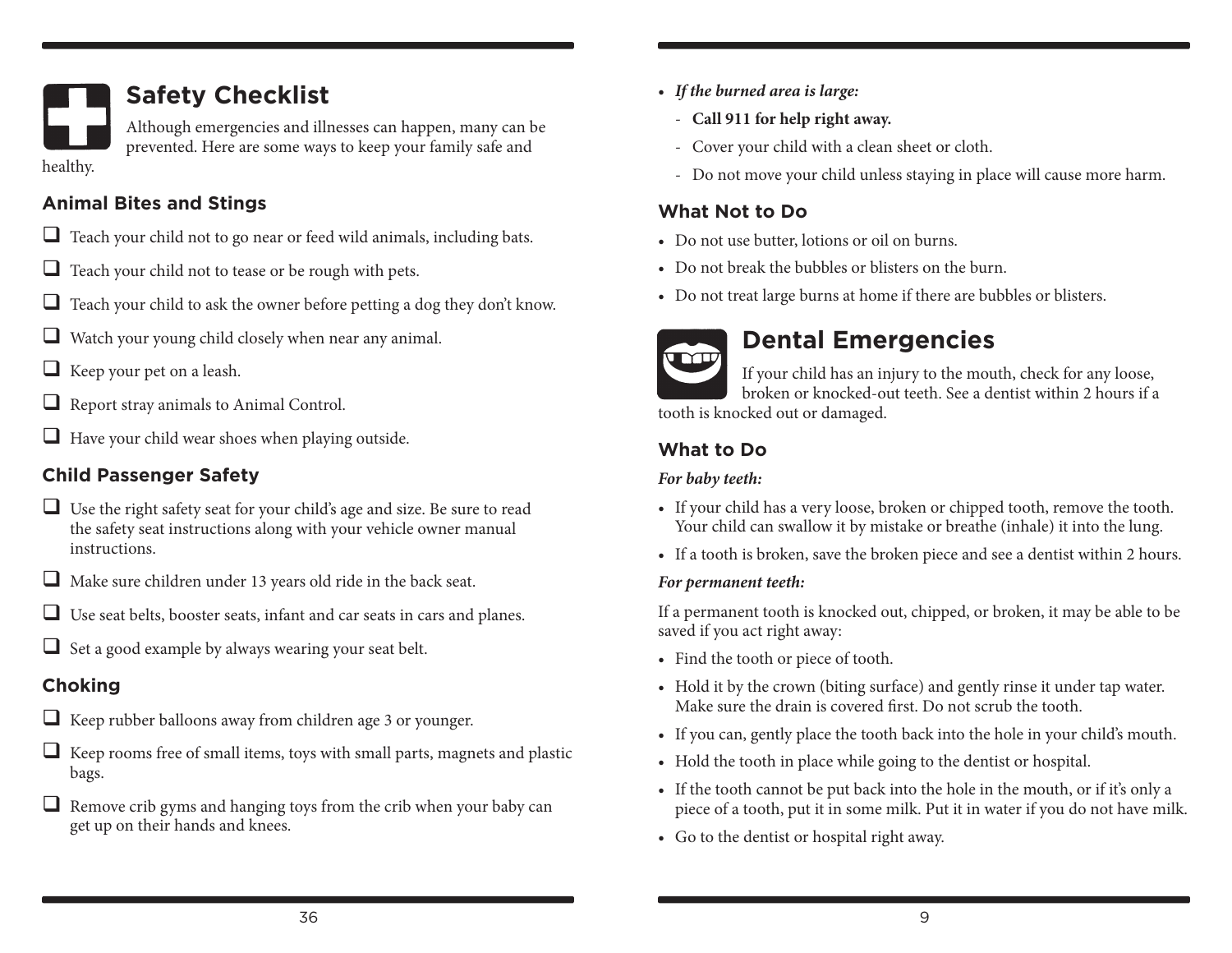#### **If You Are Not Sure What to Do**

Call your dentist or hospital. They can help you decide how quickly your child needs to be seen.



## **Eye Wounds**

You can care for minor eye problems at home. Treat a black eye with an ice pack or cold pack. Sand or dust that has blown into the eye can be flushed out with tears or by holding the eye open and gently pouring water into it. Take all eye problems seriously.

### **See a Doctor If:**

- An object is stuck into or punctures the eye. Do not try to remove the object. Go to the hospital right away.
- An object will not wash out with tears or gentle rinsing. Do not try to remove it yourself.
- Your child is seeing double.
- • Your child can't see, even if only for a short time.
- There is pain or blood in the eye.
- Your child feels like there something still in the eye when you see nothing there.
- Your child was hit hard right in the eye by anything, a ball, bat, fist, etc.

#### *If a chemical splashes into the eye, right away:*

- Have your child lie down, then slowly pour lukewarm water into the eye.
- • Keep water running into the eye for 15 to 20 minutes. This can be painful and scary to your child, but must be done because chemicals can destroy the eye in seconds.
- • Use a moist cotton swab to wipe away any chemical specks that can't be flushed away.
- • Call the Poison Center, **1-800-222-1222**, right away after you have finished flushing the eye with water. Be ready to give the name of the chemical.

### **PREVENTION**



## **Be Ready for Emergencies**

Emergencies happen. We can't always protect our children from a sudden high fever or a fall from a bike. Here are 10 tips to help you be prepared.

- $\Box$  Check if 911 is the emergency number to call in your area. If it isn't, find out what the emergency number is in your area. Post the number by each phone in your home and add it to your cell phone.
- $\Box$  Keep a well-stocked first aid kit and disaster supplies kit on hand. See "First Aid Kit," page 42, and "Disaster Supplies Kit," page 43.
- Make a list of emergency phone numbers. Write down the numbers for your doctor, dentist, Poison Control and close relatives or friends. Post a list of all emergency numbers by each phone in your home and add them to your cell phone.
- $\Box$  Teach your children who to call and what to say in an emergency. Make sure your children know where to find the list of emergency numbers. Teach them how to call 911 and not hang up until told to do so. Teach them their home phone number and address.
- $\Box$  Make sure your house number can be seen from the street.
- Keep a clear and up-to-date record of your child's immunizations. This can help doctors trying to decide what is wrong and it can save time.
- $\Box$  Make a list of your child's health problems, medicines and doses. This can help assure the right medical care.
- $\Box$  Make a list of any allergies and reactions. Keep this list with the list of shots, health problems, medicines and doses. All of this information will help the people who are helping your child.
- $\Box$  If you have health insurance, know your emergency coverage. Some companies require that you call first before seeking emergency care. Know your policy and have the cards and phone numbers you need.
- $\Box$  Take a first aid class. A basic class will cover CPR, how to deal with choking and how to take care of simple cuts, burns and sprains.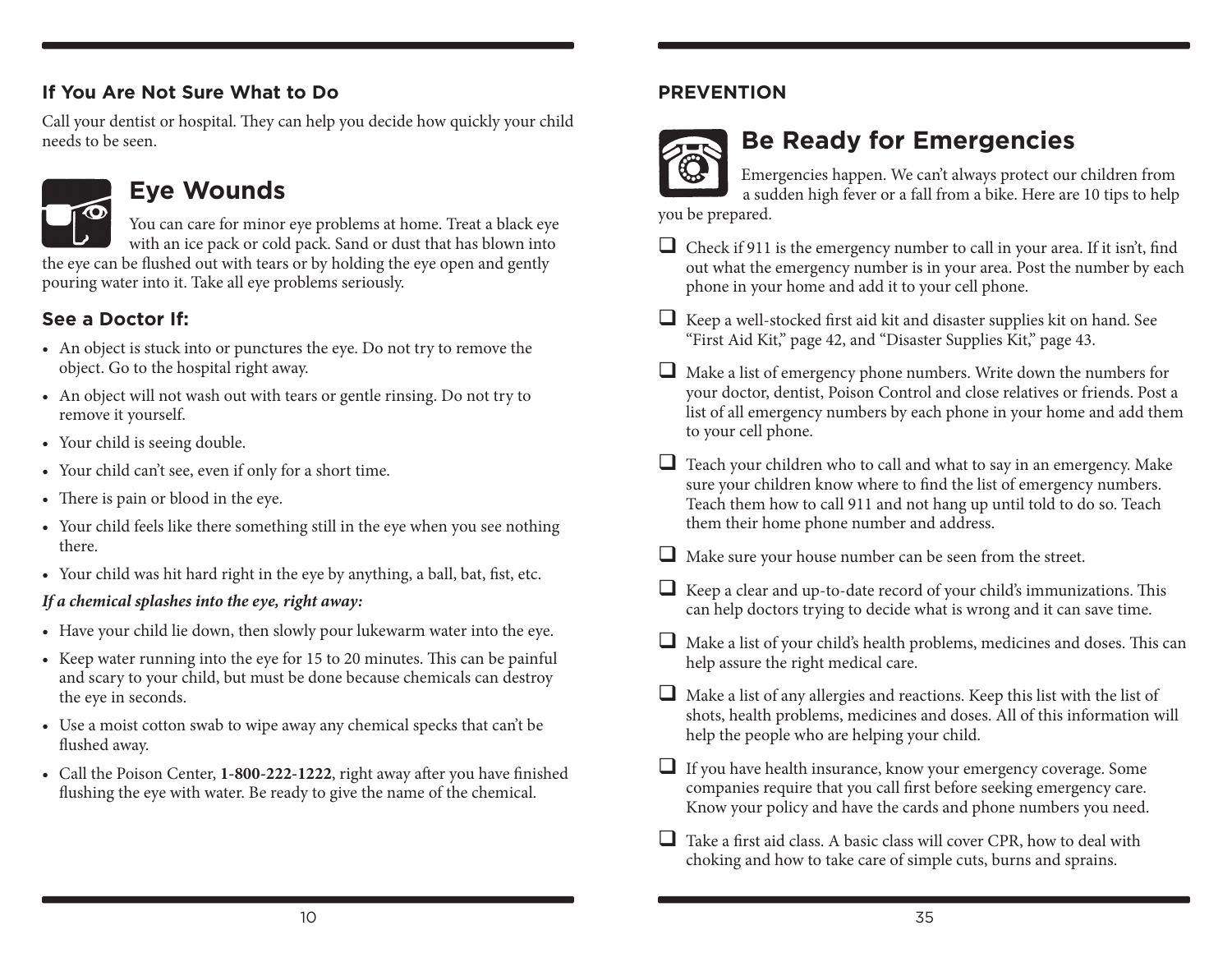• Call or visit the Centers for Disease Control (CDC) for a vaccine schedule and immunization information in English or Spanish (1-800-232-4636 or www.cdc.gov/vaccines).

#### **Clear Liquid Diet**   $\frac{1}{2}$

#### *For diarrhea and when your child is throwing up*

A clear liquid diet is a feeding plan in which no milk or solid foods are given. It is used for children who are sick with a fever, are throwing up or have diarrhea. Taking only clear liquids helps your child's stomach and bowels rest.

### **Examples of Clear Liquids**

- Water or ice
- Popsicles
- • Clear soups or broth
- • Pedialyte, Ricelyte, Rehydralyte
- Clear soda, such as ginger ale, 7-Up or Sprite. Stir the soda to get rid of bubbles before giving it to your child.
- Juice, Kool-Aid or Jell-O (avoid juice and Kool-Aid if your child has diarrhea): Jell-O can be used in liquid or solid form. Follow the steps on the package for how much water to mix in when making Jell-O or Kool-Aid. For vomiting, try white grape juice.

### **What Liquids Not to Use**

- • Orange or grapefruit juice
- Prune juice
- Milk or milk products for the first 24 hours
- No apple juice or red fruit punch if your child is vomiting or has diarrhea
- Only plain water your child also needs liquids with nutrients
- Diet sodas and dark sodas, such as cola and root beer

## **When to Start Milk and Solid Foods**

If your baby or child has improved in a 24-hour period, you may start offering milk and solid foods.



## **Falls**

When children fall, they may be bumped or bruised. If your child hit their head, also see "Head Injuries," below.

### **What to Do**

- Put an ice pack, piece of ice or a cold washcloth over the bump or bruise.
- If your child has fallen, cries and moves freely, is acting OK and not falling asleep, hold and comfort your child until they have stopped crying.

### *Call 911 if your child:*

- Has passed out or acts confused
- Has clear fluid or blood coming from the nose, ears or mouth
- Has an arm or leg in an unusual position
- • Complains of neck or back pain
- • Can't walk well or has a hard time seeing

### **Do Not Move Your Child If:**

- You believe a bone is broken
- • Your child has neck or back pain
- Clear fluid or blood is coming from the ears, nose or mouth
- • Your child has passed out

#### *Your child needs to be seen by a doctor if, in 24 hours after falling, your child:*

- • Vomits or throws up 2 or more times
- Complains of pain anywhere in the body
- Is more cranky than normal
- Sleeps more than normal and is hard to wake up

## **Head Injuries**

Children often bump their heads. Most often, they hurt the outside of the head or the scalp. This can result in a bump, bruise or cut. Even small cuts to the scalp can bleed a lot. Sometimes the inside of the head can also be injured, which can be more serious. These injuries are concussions and other brain injuries.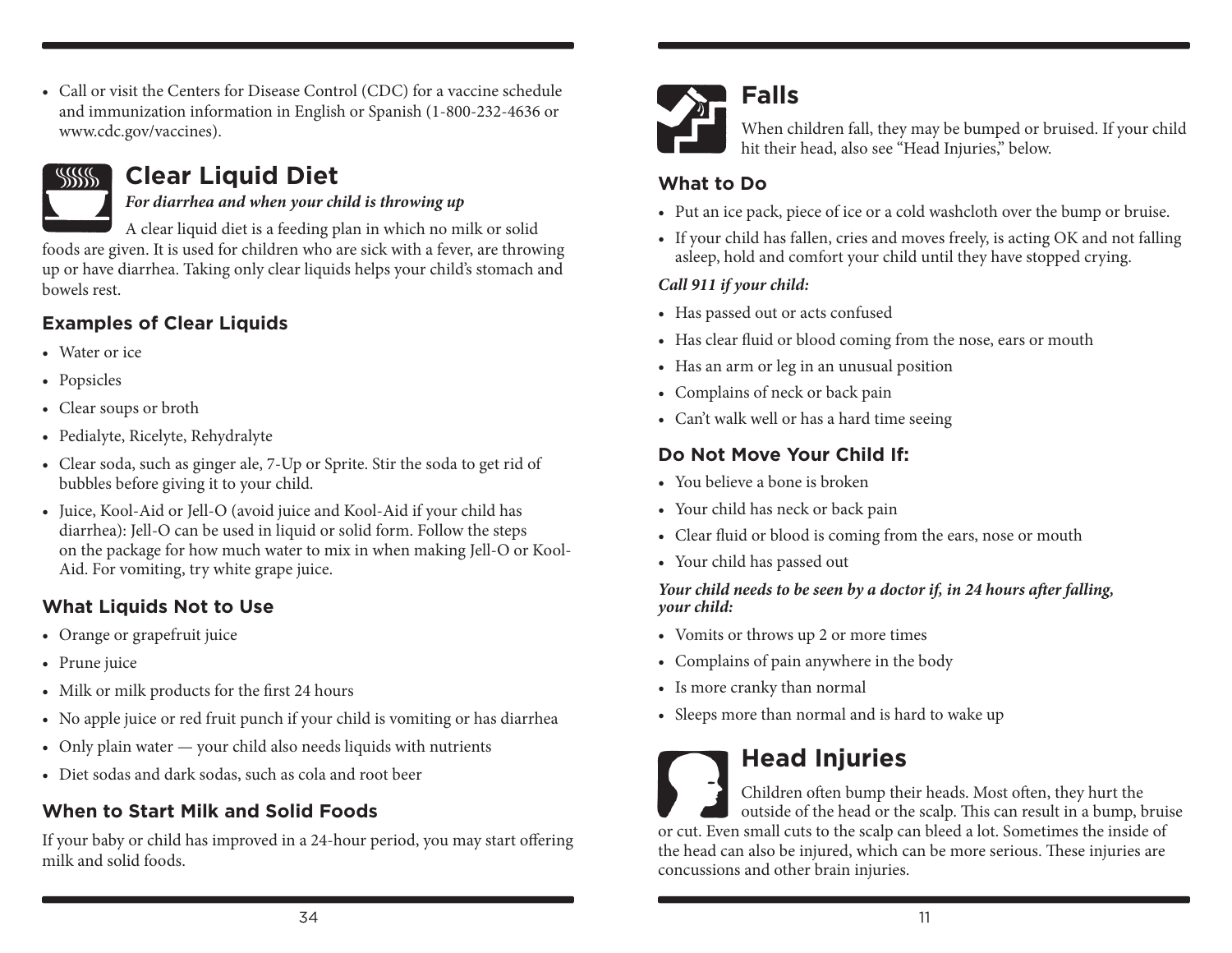#### **What to Do**

#### *Call 911 if your child:*

- Passes out or isn't breathing. If your child is passed out, don't move your child until the aid car comes.
- Is acting confused or is hard to wake.
- Is not moving their neck normally. Help your child keep still so the neck doesn't move.
- Has trouble seeing, walking or talking.
- Has weakness in the arms or legs.
- Has clear fluid or blood running from the nose, mouth or ears.
- Has major bleeding that soaks through cloth and can't be stopped.
- Has a seizure.

### **What Not to Do**

• Do not apply pressure if you think your child's skull might be fractured.

### **See Your Child's Doctor If:**

- • Your child has passed out, even if just for a minute.
- Your child has blurred vision lasting more than 5 minutes.
- • Your child is 1 year old or younger.
- • Your child vomits 2 or more times the day of the injury.
- The skin is split open and might need stitches.
- • Your child has a large dent or swelling larger than 1 inch.
- You can't stop the bleeding after applying pressure to the cut for 10 minutes.
- Your child has neck pain.
- • Your child was confused, had trouble talking, had trouble walking or had weakness of arms or legs but seems fine now.
- • Your child can't remember what happened.
- Your child's headache is bad enough for long enough that you want to give pain medicine. Don't give any pain medicine, however, unless your doctor says so.

#### **REFERENCE**



## **Immunizations**

Immunizations (vaccines) are the single most important way parents can protect their children from serious diseases that can

cause lifelong disabilities and even death. Vaccines work by preparing your child's immune system to fight a disease without actually giving your child the disease. When your child gets immunized, the body makes antibodies that will fight the real disease if ever exposed to it.

### **When Should My Child Be Immunized?**

Infants get vaccines when they have the highest risk for becoming seriously ill from certain diseases and when their immune systems respond best to the vaccines. We start immunizing as early as possible to protect children as soon as possible. They often get the hepatitis B vaccine at birth. Other shots start when your child is 2 months old, usually as part of well-child checkups. Talk with your doctor or clinic if you have questions about immunizations.

### **What to Do**

- Make sure your child gets all recommended shots. If your child has not had any shots or is behind, it's not too late to catch up.
- Make sure you as a parent get all recommended vaccines too, like a yearly flu vaccine and the whooping cough (pertussis) booster, Tdap. Pertussis and flu are very serious for babies. Babies rely on others for protection until they can get the flu vaccine themselves when they are 6 months old and get the full whooping cough vaccine series by about age 5.
- • Keep a copy of your child's immunization record. Your child will need this to start child care or school.

#### *To learn more about immunizations:*

- Talk to your healthcare provider.
- • Call the Family Health Hotline 1-800-322-2588 for services in many languages; TTY relay 1-800-833-6388; Spanish TTY relay 1-877-833-6399.
- • Visit the Washington State Department of Health at www.doh.wa.gov/ immunization.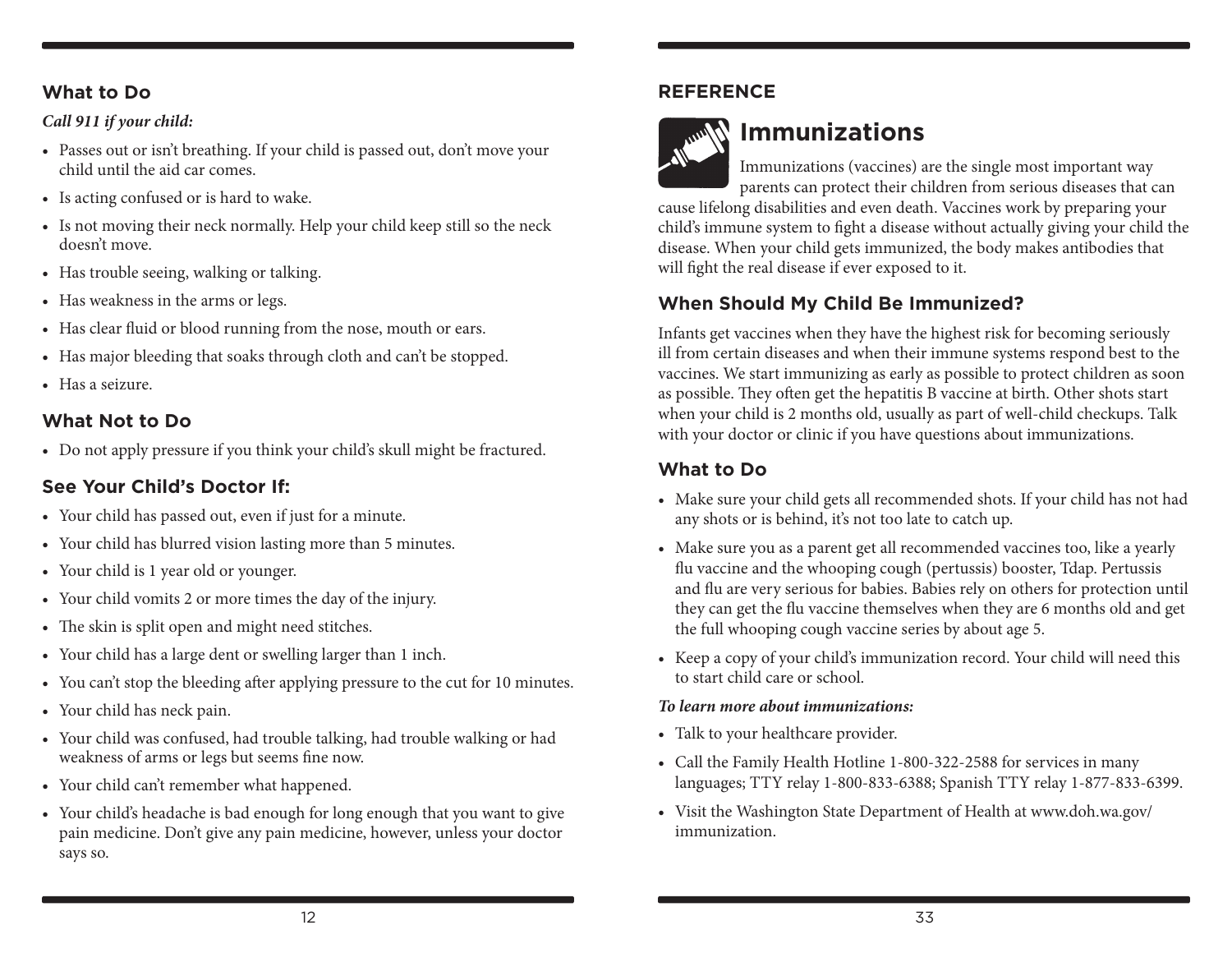- After 8 hours without vomiting, offer mild, bland solids, like crackers, rice cereal or dry toast.
- For severe vomiting, wait 1 to 2 hours before starting small amounts (1 teaspoon to 1 tablespoon) of liquids. If vomiting starts again after resuming clear liquids, wait another 1 to 2 hours before giving any more liquids.

### **What Not to Do**

- Do not give your baby or child large amounts to drink it will increase vomiting.
- Do not give milk or milk products for 24 hours (cheese, yogurt, ice cream, etc.)
- Do not put salt in the drinking water.
- Do not give Pepto Bismol because there is a risk of developing Reye's syndrome, a serious illness that can lead to brain damage and coma.
- Do not give any medicines to stop the vomiting or diarrhea. Doing so keeps the virus in the body longer.

### **See a Doctor If:**

- The vomiting is no better in 12 hours
- Your child is under 6 months of age
- Your child complains of a tummy ache for more than 2 hours
- Your child can't take a prescribed medicine that they must have
- Your child does not wet a diaper or pee for 8 hours
- • Your child's lips, tongue or mouth are dry
- Your child has not taken any drinks for 8 hours
- Your child is very cranky or sleepy
- • Your child is throwing up green liquid
- There is blood when your child throws up
- The injury was caused by high speed (as in a car accident), a fall from 2 or more times your child's height or a blow from a hard object (such as a golf club).
- • You think your child has a serious injury.

### **For Other Symptoms**

- If there is a cut, wash it with soap and water. With a clean cloth, apply pressure to the cut for 10 minutes.
- • For bumps, put an ice pack or cold pack over the area for 20 minutes at a time.
- Have your child rest for at least 2 hours.
- Only give clear fluids until your child goes 2 hours without vomiting.
- Watch your child closely for 48 hours after the injury.
- For blows to the head, check that your child can walk and talk clearly before they go to bed and when they wake up, either in the middle of the night or in the morning. Consider sleeping in the same room with your child the night of the injury.



## **Insect Bites and Stings**

If an insect bites or stings your child, the skin where the injury happened may itch or hurt. Some children may have a hard time breathing or may pass out after getting bitten or stung.

### **What to Do**

#### *Call 911 if your child:*

- Has a hard time breathing.
- Passes out or is very weak.
- • Has had a bad reaction to a bite or sting in the past.
- Develops bumps or a rash in areas away from the bite or sting.

### **For Other Symptoms**

#### *If your child hurts or itches at the area of the bite or sting:*

• The insect's stinger may still be in the skin. Remove it by gently scraping it with the edge of a credit card or driver's license.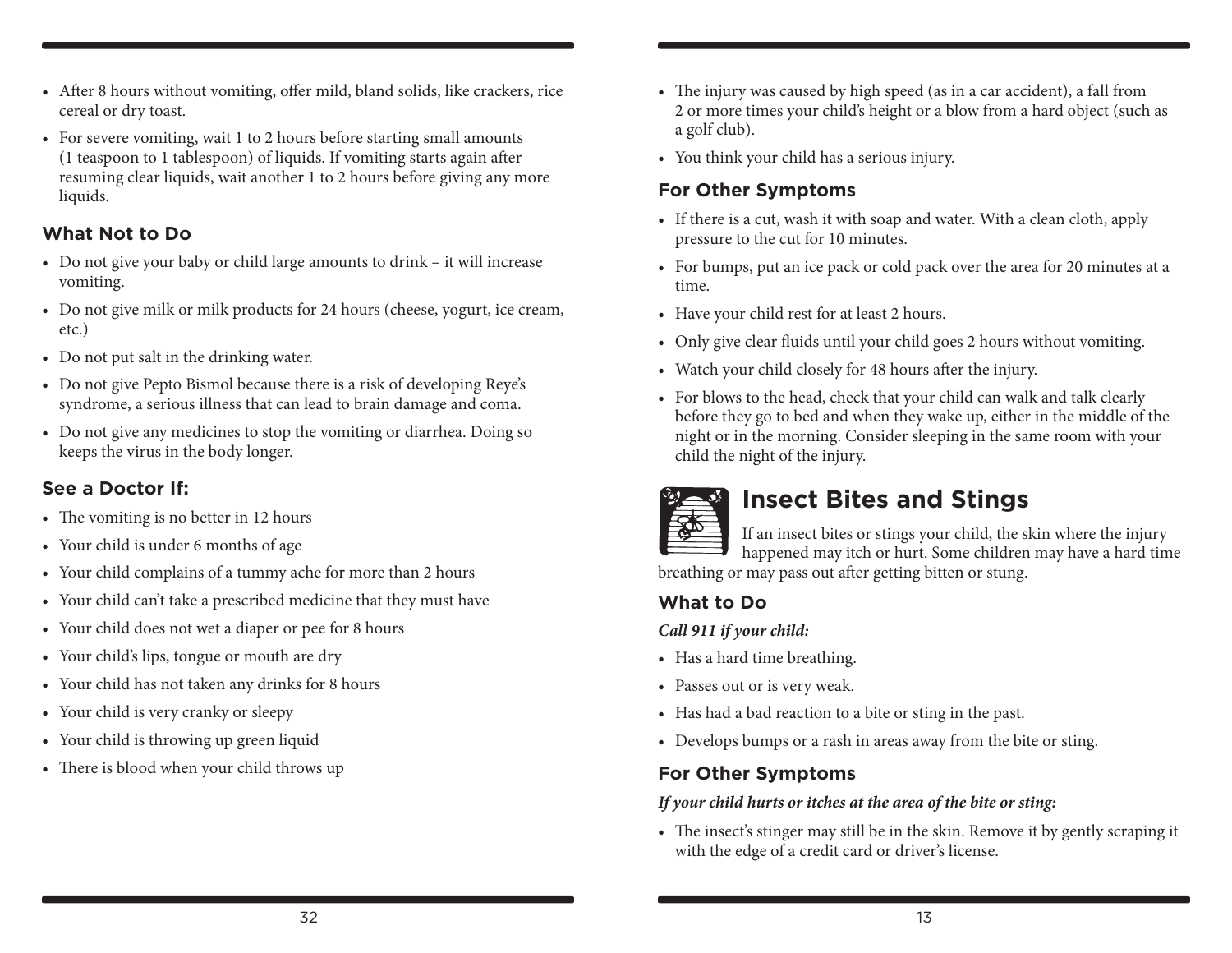- • Clean the bite or sting with warm, soapy water.
- Apply an ice pack or cold pack over the area to keep it from swelling.

#### **See a Doctor If:**

- You have trouble getting the stinger out
- The bite becomes warm or hot, red and very painful

If your child has had a bad reaction to insect bites or stings, ask your doctor about an emergency care kit. Also ask your doctor about shots to prevent future bad reactions.



## **Poisoning**

A poison is something that may make your child sick when they eat, drink, smell or touch it, such as a cleaning product, plant or

medicine. Some poisons are deadly.

### **Some of These Things Can Be Poison:**

- **Medicine** The wrong amount of medicine, even aspirin or acetaminophen (Tylenol), or a medicine that belongs to someone else, like Grandma's pills
- Household cleaners Drain cleaners, bleaches, oven cleaners, lye, ammonia, automatic dishwasher detergents, laundry detergent pods, etc.
- Button batteries Found in remote controls, handheld video games, cameras, scales, watches, etc. They can get stuck in the throat and esophagus and cause very serious chemical burns.
- **Polish** Furniture, car or shoe polish, or nail polish remover
- • **Paint and paint removers**
- • **Insect or rat poisons**
- • **Alcohol and marijuana**
- • **Nicotine vials** (used to fill e-cigarettes)
- • **Makeup**

### **What to Do**

• **Call 911 right away** if your child has a seizure, passes out or has trouble breathing.



## **Swollen Glands**

Lymph glands protect the body against illness. They can swell when your child's body is fighting an infection caused by a virus or bacteria. Things that may cause swollen glands are colds, ear infections and sore throats.

### **What to Do**

• Give your child lots to drink and watch for the signs below.

### **Call a Doctor**

#### *If the swollen gland is:*

- Present for more than 2 to 3 weeks
- Getting bigger
- Red, hot and painful or has a discharge

#### *Or if your child:*

- Loses weight
- Is more tired than normal



## **Vomiting (Throwing Up)**

Throwing up can be caused by a stomach virus or eating a food that does not agree with the stomach. Some babies "spit up" after a feeding or a burp. This is not vomiting.

**What to Do**

- • Give clear fluids in small amounts, 1 teaspoon to 1 tablespoon at first. Avoid fruit juice if your child also has diarrhea. Follow instructions in the "Clear Liquid Diet" section, page 34.
- • Give babies under 12 months an electrolyte drink, such as Pedialyte. Give about 1 teaspoon every 10 minutes for 4 hours. Avoid plain water.
- Offer older children water or clear, flat soda mixed with water. Give about 1 tablespoon every 10 minutes for 4 hours.
- Slowly give your child more fluids if they have not vomited for 4 hours.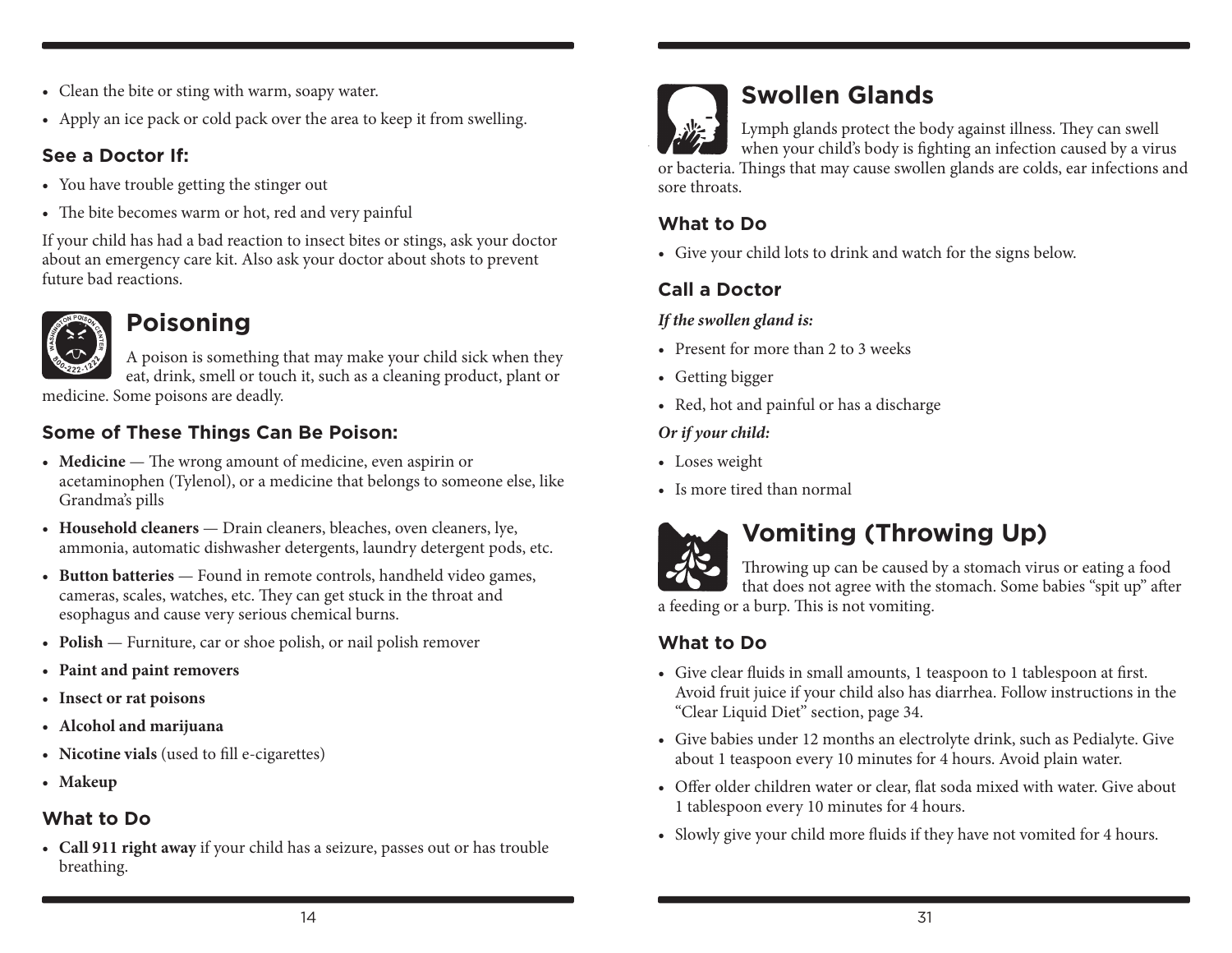

## **Stomachache**

Stomachaches are common in children and have many different causes. Some causes are constipation, diarrhea, vomiting, illness,

gas pains and overeating. Most times, you can learn the cause of your child's stomachache by watching them for 2 hours.

### **What to Do**

- Try having your child sit on the toilet to see if they can poop (have a bowel movement).
- • Ask your child to lie down and rest.
- • Keep something nearby for your child to throw up in.
- • Offer clear fluids only. See "Clear Liquid Diet" page 34.

### **What Not to Do**

• Do not give your child medicine for stomach cramps unless told to do so by a doctor.

### **See a Doctor If:**

- Your child looks or acts very sick
- The pain is mostly on the right side, low in the stomach
- Your child is bent over in pain while walking or is unable to walk
- • Your child has pain or swelling in the scrotum or testicle
- There is blood in your child's bowel movements
- Your child is throwing up blood or has yellowish or greenish vomit
- • Strong pain lasts longer than 1 hour
- Mild pain lasts more than 1 day
- Your child gets worse and the pain is steady and strong
- Your child is under 2 years of age
- • Your child had a recent injury to the stomach
- If your child swallows a button battery, call one of these numbers right away: the 24-hour National Battery Ingestion Hotline at 202-625-3333 (call collect if needed) or the Poison Center at 1-800-222-1222.
- Most poisonings can be handled over the phone, unless it's life-threatening. Call the Poison Center at **1-800-222-1222**.
- Explain to them what your child ate, drank, touched or smelled.
- • Listen to what they say and do what they say.
- • Be prepared to bring your child to the hospital.
- Bring the bottle or container from which your child ate or drank, even if it is empty.
- If your child threw up, bring your child's vomit.
- Do not make your child throw up unless you are told to do so by the Poison Center or your doctor.

### **Syrup of Ipecac**

The American Academy of Pediatrics recommends that syrup of ipecac **not** be used in the home to treat poisoning. Syrup of ipecac makes your child throw up. Throwing up some poisons can make your child sicker.



## **Seizures**

A seizure happens when there is a problem with how the brain works. It may be caused by a harmful infection like meningitis, an injury to the head or fevers in children under the age of 6. Sometimes the cause is not found.

### **What to Look For**

Your child may have any or all of these signs during a seizure:

- Passing out
- • Eyes may blink, stare or roll back into the head
- Jerking movements of the body, especially the arms and legs
- Loss of bowel and/or bladder control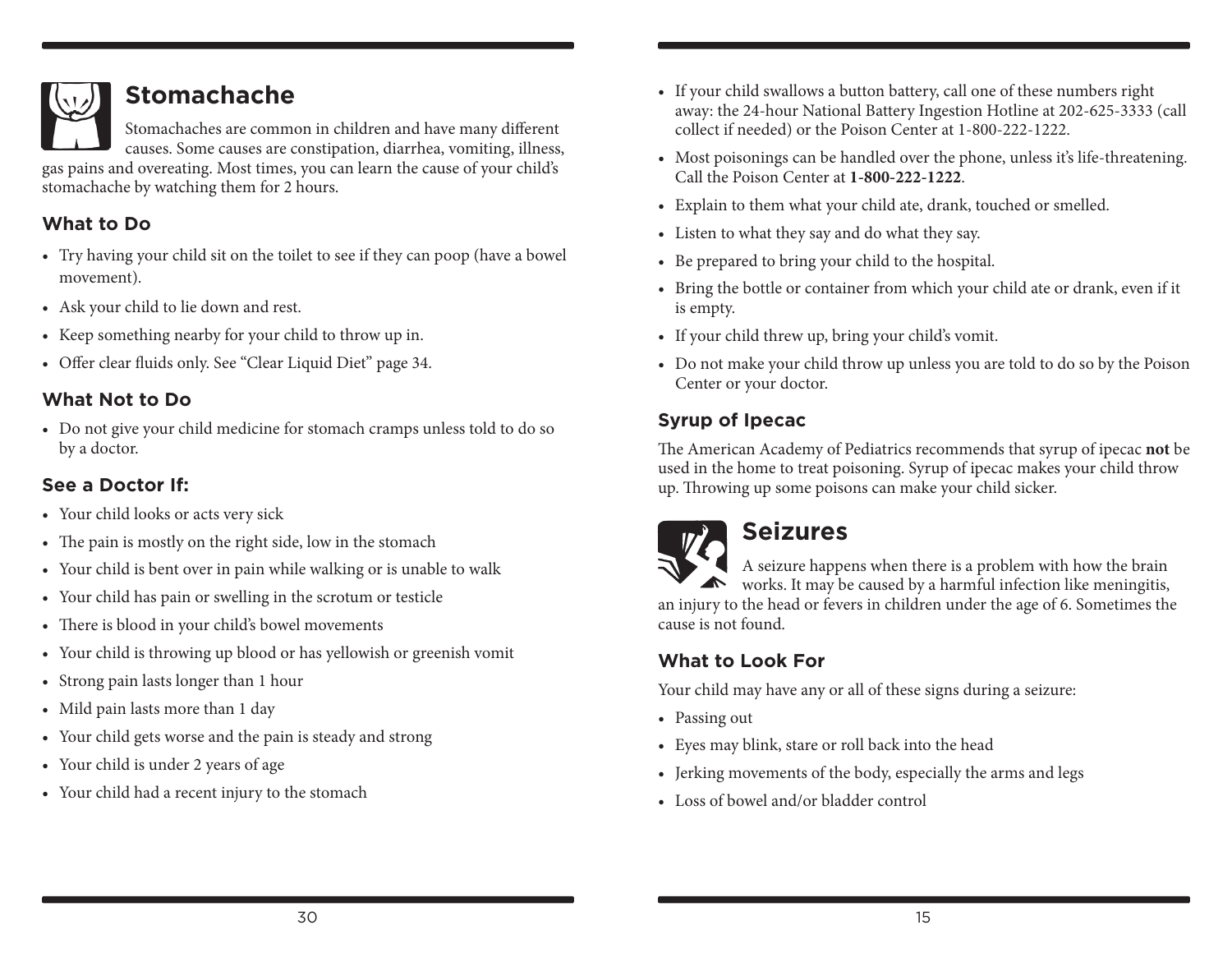#### **What to Do**

- • **Call 911** if your child looks blue, is having a hard time breathing or if the seizure lasts for more than 5 minutes.
- Keep calm. Most seizures last less than 5 minutes.
- Put your baby or child on their side or stomach so that spit can roll out the mouth.
- • Be sure your child is in a safe place where they will not fall or get hurt.
- See what parts of the body are jerking and keep track of how long the seizure lasts.
- If your child's body is hot when the seizure is over, undress your child to keep them cool. Do not use ice or cold water to cool the body down.
- You may give acetaminophen (Tylenol) when your child is awake if your child is over 3 months old. Give the right amount, based on your child's weight. Use the measuring tool that comes with the medicine. If you have any questions, call your healthcare provider to find out how much medicine to give.
- • Allow your child to rest after the seizure.
- If your child has seizure medicine, give them some after the seizure.
- • Always call your doctor after your child has had a seizure.

#### **What Not to Do**

When your child is having a seizure:

- • Do not put or force anything between your child's teeth.
- Do not try to hold your child or stop the movements.
- Do not give your child anything to drink during a seizure.
- • Do not put your child in a bath to stop the seizure.

#### **Prevention**

• Give seizure medicine if your child has a prescription.

#### **Prevention**

- Pink eye can be spread easily to others. To prevent spreading it, do not allow your child to share towels and washcloths with others. Be sure your child washes their hands often and well.
- Avoid things that your child is allergic to. Allergies often cause itchy eyes, which can be hard not to rub.



## **Rash**

When your child reacts to a virus, bacteria, fungus, parasite or something they are allergic to, your child may get a rash. Some rashes are a symptom of a childhood disease, like measles, fifth disease, handfoot-and-mouth disease or chickenpox. (If you think your child may have chickenpox, see "Chickenpox," page 17.)

### **What to Do**

#### *Call 911 if your child:*

- Has purple or blood-colored spots and has a fever
- • Is having a hard time breathing or swallowing
- Is too sick or weak to stand

### **Call a Doctor:**

- • To describe the rash and find out if your child needs to be seen by the doctor. Keep your child away from other children and pregnant women until you know the cause of the rash.
- • If your child's rash lasts more than 3 days.

### **For Other Symptoms:**

- If your child's rash is itchy, bathe them once with soap. Then give your child cool baths without any soap 4 times a day for 10 minutes each time.
- Put calamine lotion or baking soda paste on the rash. To make baking soda paste, mix 1 teaspoon of baking soda in 4 ounces of water.
- Tell your child not to scratch the rash. Keep fingernails trimmed short.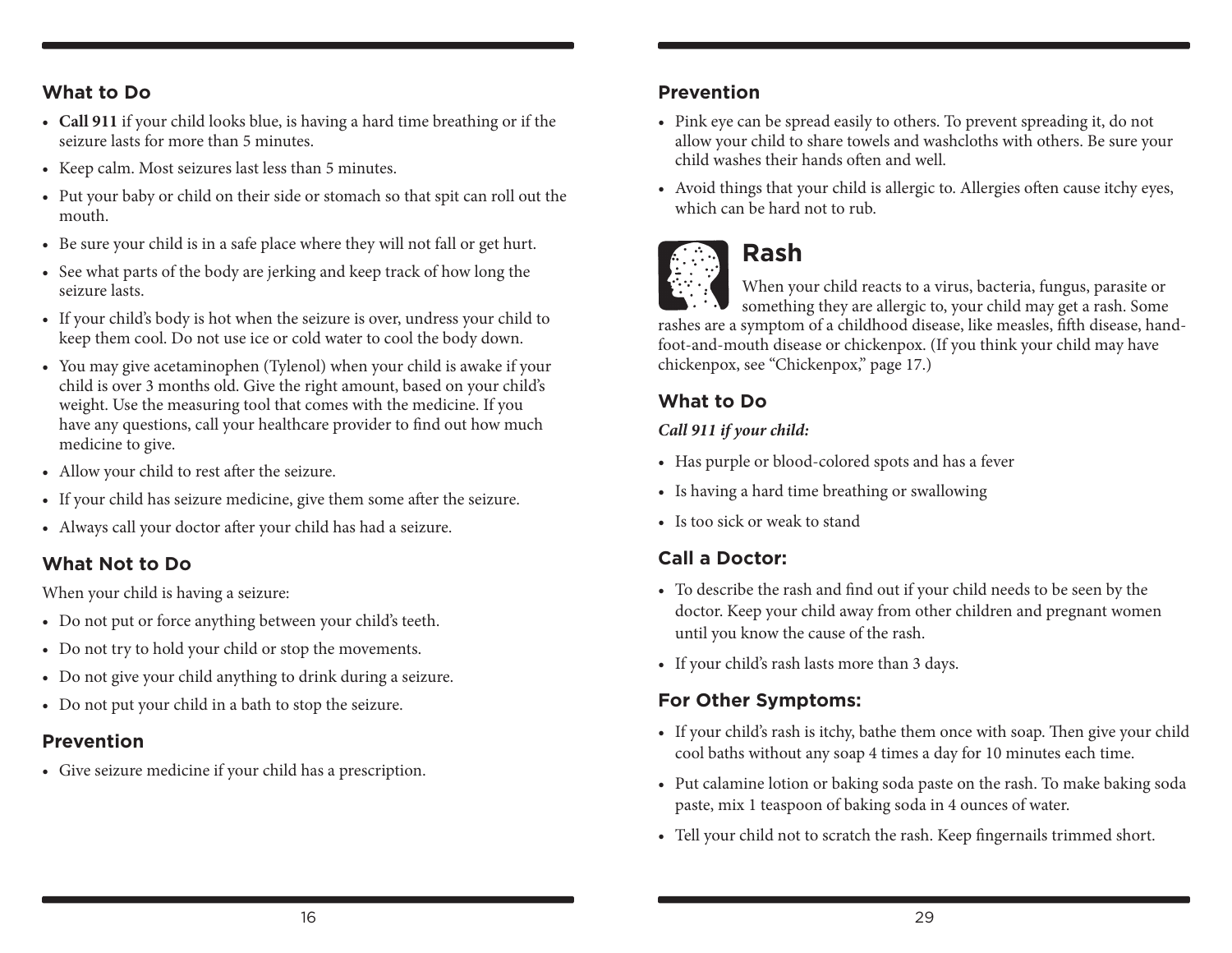

## **Pink Eye (Conjunctivitis)**

Pink eye is an infection of the eye that is caused by a virus, bacteria or dust, dirt or a chemical getting into the eye. It spreads easily and can also occur with a cold.

### **What to Look For**

- Redness or mild swelling of the white part of the eye
- • Burning in the eye
- • Tears coming from the eye
- A thick, yellow or greenish-yellow discharge from the eye
- • Eyelashes stuck together

#### *Newborns:*

Pink eye in the newborn can be caused by medicine (antibiotic ointment) that was applied to your baby's eyes after birth. Your baby's eyes may become red or puffy for 2 to 3 days. If the redness or puffiness last for more than 3 days, call your baby's doctor.

### **What to Do**

• Clean the area around the eyes gently with warm water and wet cotton balls or a clean, warm washcloth. This should remove the discharge and allow the eyelashes to become unstuck.

### **See a Doctor If Your Child:**

- Has thick, yellow or greenish-yellow discharge from the eye
- • Complains of eye pain
- Has trouble seeing
- Is less than 2 months old
- Has a lot of puffiness or redness or the eyelid is very painful

### **What Not to Do**

- Do not use medicine unless prescribed by your child's doctor.
- Do not force your child's eyes open if they are stuck shut. Clean gently.
- Do not send your child to child care or school if you think they have pink eye and they have not been to the doctor yet.

### **ILLNESSES**



## **Chickenpox (Varicella)**

Chickenpox is caused by a virus and is spread easily by coughing, sneezing or direct contact with the fluid from blisters caused by the disease. It causes an itchy skin rash (with blisters) and fever. The best way to protect your child from chickenpox is to get the vaccine when it is recommended. Talk to your child's doctor to find out what immunizations your child may need. If your child has not had the vaccine and is in close contact with someone with chickenpox, your child can get chickenpox within 2 to 3 weeks. A few vaccinated children may still get chickenpox, but they usually have a much milder case with fewer blisters and lower or no fever, and they recover more quickly.

### **What to Look For**

#### *If your child is getting chickenpox, they may have:*

- A mild fever and may be tired, even before the rash appears
- • A rash that first appears on the head and body as small, flat, red dots and spreads to the rest of the body
- Red dots that quickly start to look like bubbles with fluid in them

### **What to Do**

- Don't let your child scratch the rash. Keep fingernails cut short to prevent your child from scratching the sores.
- Keep your child's skin clean. Gently clean with soap and water and pat dry with a towel.
- For pain relief, give your child acetaminophen (Tylenol) if your child is over 3 months old. Give the right amount, based on your child's weight. Use the measuring tool that comes with the medicine. If you have any questions, call your healthcare provider to find out how much medicine to give your child. Do not give aspirin or ibuprofen.
- Put calamine lotion on the rash to help stop the itching.
- To help stop itching, give your child a warm bath with  $\frac{1}{2}$  cup of uncooked oatmeal or ½ cup baking soda. Have your child soak in the tub for 15 minutes. Do not rinse the skin after the bath. Gently pat your child's body dry.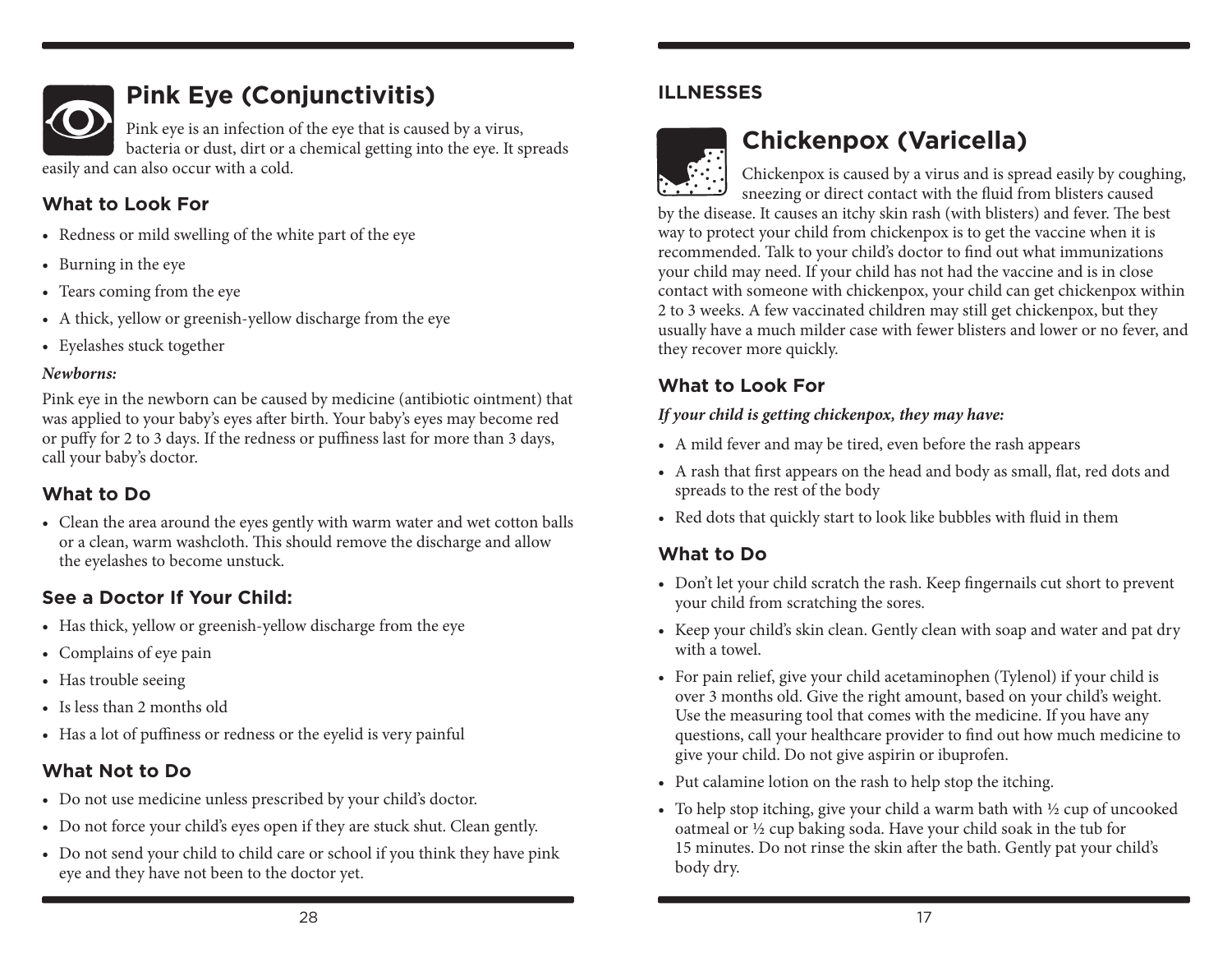- If there are sores in your child's mouth, have your child rinse with mild salt water (½ teaspoon salt mixed in 1 cup of water).
- Have your child wash their hands often to prevent the sores from getting infected.
- When all the sores have scabs on them, your child may return to school or child care. The scabs will fall off in 1 to 2 weeks.

### **Call a Doctor If:**

- Your child has a medical condition or is on medicine like steroids and comes in contact with someone with chickenpox
- Your child continues to itch even after you have tried to treat the itching at home
- • Any of the sores are warm, red or painful
- Your child is very sleepy or has trouble walking
- Your child complains of pain when moving the neck or the neck looks stiff
- Your child is throwing up
- Your child starts to have a fever the fourth day after the rash first appears



### **Colds**

A cold is caused by a virus. When your child has a cold, they may have a stuffy nose, runny nose, watery eyes, a cough and sometimes a fever, earache or sore throat.

### **What to Do**

When your child gets a cold:

- • Give fluids often, such as water, fruit juices, fruit drinks, decaffeinated tea and soup.
- If your child is over 3 months old and is uncomfortable from the fever, you can give acetaminophen (Tylenol) every 4 hours. Give the right amount, based on your child's weight. Use the measuring tool that comes with the medicine. If you have any questions, call your healthcare provider to find out how much medicine to give.
- • Use a cool-mist humidifier to help your child sleep better.
- Make saltwater nose drops by mixing  $\frac{1}{2}$  teaspoon of salt in 1 cup of water.
- Your child has fever, pain in the stomach or swelling in the joints along with hives
- The hives appeared after a bee sting, eating food or taking medicine and your child has not had hives from that before
- The hives last for more than 1 week



## **Nosebleeds**

Nosebleeds are common in children. Most nosebleeds are caused by dryness, lots of nose blowing or nose picking. Most often,

nosebleeds are not serious, but they can be scary, especially the first time your child gets one.

### **What to Do**

- Have your child lean forward.
- Tell your child to spit out any blood that ends up in the mouth.
- Pinch just below the bony part of your child's nose for at least 10 minutes.
- If bleeding continues after 10 minutes, try another 10 minutes of pinching the nose while your child is leaning forward.

### **Call a Doctor If Your Child:**

- May have put something inside their nose
- • Is still bleeding, even after 20 minutes of pinching the nose
- Has 3 or more nosebleeds within 24 hours
- • Bruises easily or bleeds a lot, even from small wounds
- Has nosebleeds often

### **Prevention**

- • Use a cool-mist humidifier in your child's room.
- Place a small amount of petroleum jelly (Vaseline) on the inside edges of your child's nose.
- Remind your child not to pick their nose.
- • Keep your child's fingernails cut short.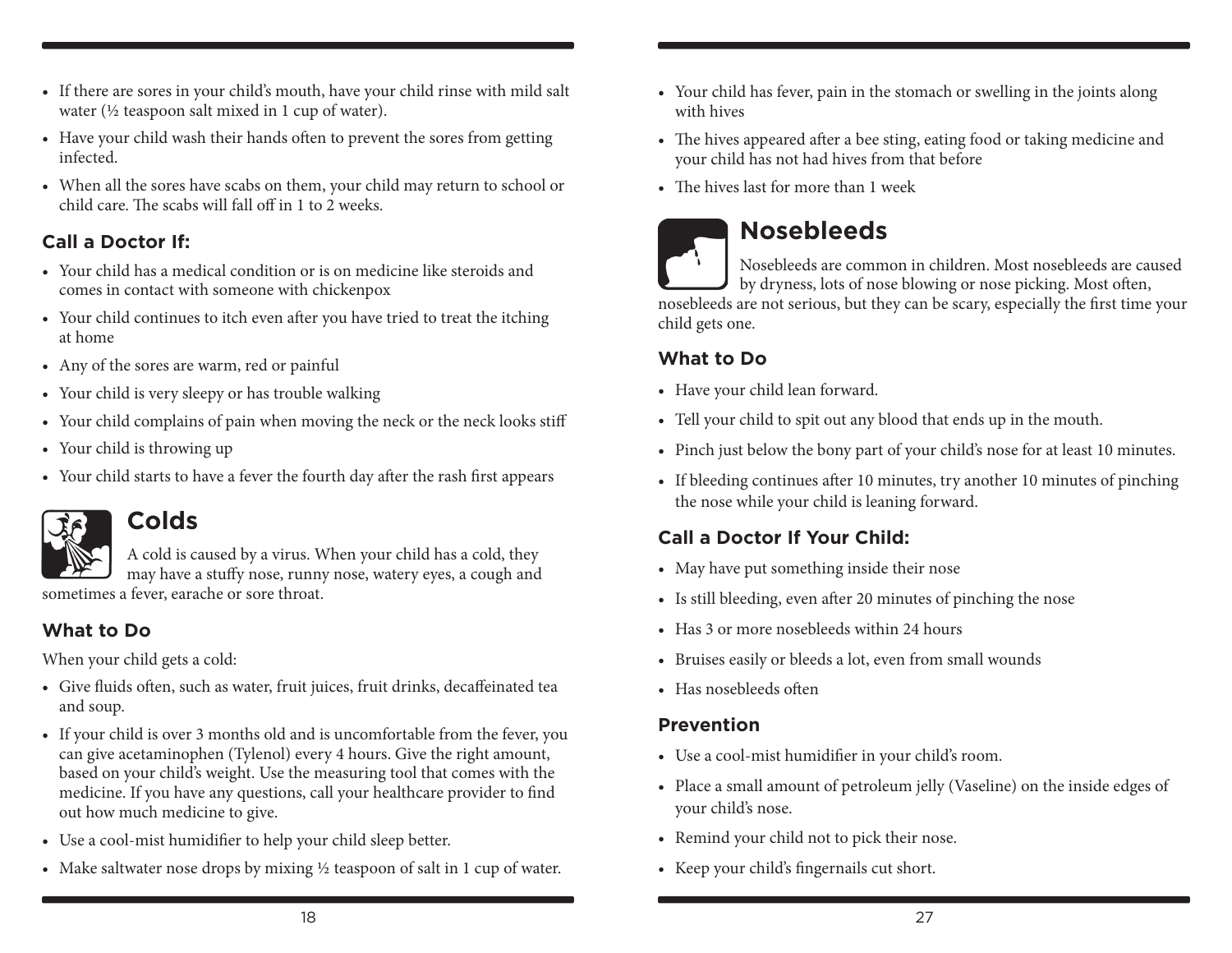- Do not give aspirin unless prescribed by a doctor.
- • Do not use adult acetaminophen (Tylenol) for young children under age 5.
- Do not give acetaminophen (Tylenol) more than 5 times in 1 day.
- Do not worry if your child is not eating. Drinking is more important than eating when there is a fever. Give lots of liquids.

## **Hives**

Hives are bumps that appear on the skin. Hives can be on your child's whole body or just on part of the body. Hives on the whole body can be caused by a virus, an allergic reaction or stress. Hives on only one part of the body are most often caused by contact with plants, pollen or pets.

Hives cannot be passed from person to person. (They are not contagious.)

### **What to Look For**

- Pink bumps with pale centers that stick up from the skin
- • Bumps that are all different shapes and sizes

### **What to Do**

#### *Call 911 if your child:*

- Is having a hard time breathing, talking or swallowing, or is wheezing
- • Has had a severe allergic reaction in the past to the substance causing the hives now

#### *For hives that itch and are on your child's whole body:*

- • Give your child a bath with cool water. Have your child sit in the bath for 10 minutes.
- • Give Benadryl 4 times per day. If your child weighs less than 20 pounds, call a doctor to ask for advice before giving Benadryl.

#### *For hives on only one part of your child's skin:*

- • Gently wash the area with hives with soap and water.
- If the skin itches, use a cold pack or ice to massage the area for 20 minutes.

### **Call a Doctor If:**

• The hives are severe and have not improved after 2 doses of Benadryl

Use a medicine dropper to put the drops into your child's nose. You can get droppers at drugstores.

- Have your older child blow their nose. Have your child lie down flat on the back or tilt the head back before using 2 to 3 drops in each nostril.
- Gently wipe your younger child's nose before and after using drops. Have your child lie flat on the back and put 2 to 3 drops in each nostril.
- If your child is less than 1 year old, use a small bulb syringe to suck out the mucus before using nose drops. Wrap your baby in a light blanket or sheet, or have someone else gently hold the arms still while your baby lies on the back. Then you can put 1 drop in each nostril.

### **See a Doctor If Your Child:**

- Is less than 4 months of age
- Has a cough for longer than 2 weeks
- Has a cough that wakes them at night
- Chokes or throws up from coughing
- Is having trouble breathing
- • Complains of pain anywhere in the body
- Is very sleepy or cranky
- Has a sore throat for more than 5 days
- Does not wet a diaper or pee for more than 8 hours

### **What Not to Do**

- • Do not worry if your child does not eat for a few days. Drinking is more important than eating.
- • Do not use over-the-counter cold medicines until you check with your child's doctor.
- Do not use nasal sprays for babies.
- Do not use medicine that was prescribed for someone else.
- • Do not use a hot-steam vaporizer (cool mist is best).
- Do not give aspirin.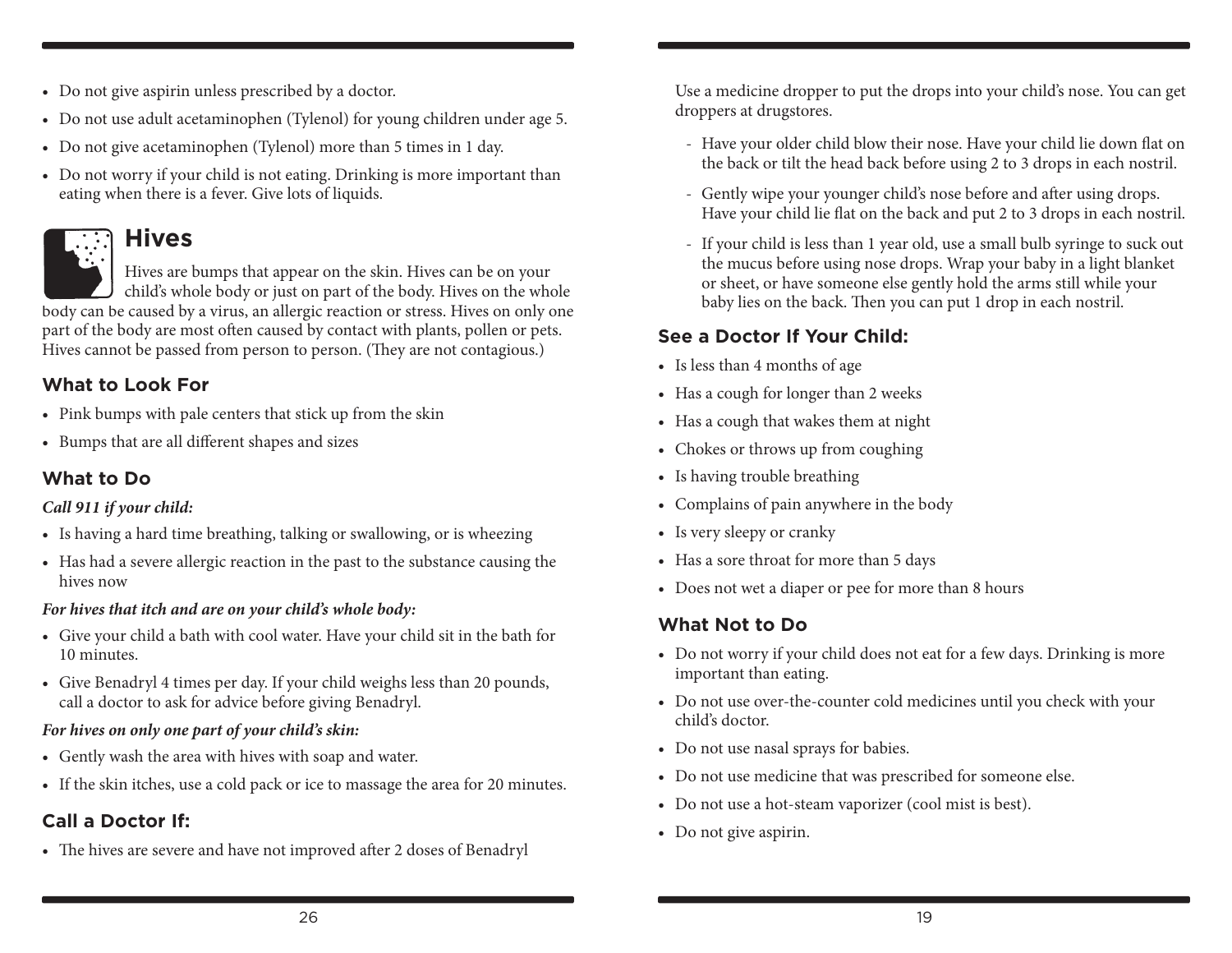

## **Croup**

Many babies and young children get croup. Croup causes your child's airway to swell and makes your child cough. The cough sounds like a loud, barking seal and sometimes includes a raspy sound. Your child may cough so much that you can no longer hear their voice or cry well. Croup is most often caused by a virus.

### **What to Do**

#### *Call 911 now if:*

- • Your child looks blue or gray around the mouth
- Your child is working hard to breathe and seems less alert than usual

### **For Other Symptoms**

- If it's a cool night, try taking your child outside. Cool air can help stop the cough.
- • Give warm fluids to relax your child's airway.
- Sleep in your child's room so you can keep an eye on your child. Croup can get worse at night.
- Make sure your child avoids being around tobacco smoke.
- If your child is over 3 months old and is uncomfortable from fever, you may give acetaminophen (Tylenol) every 4 hours while there is fever. Give the right amount, based on your child's weight. Use the measuring tool that comes with the medicine. If you have any questions, call your healthcare provider to find out how much medicine to give your child.

### **See a Doctor If:**

- Your child is making a harsh, raspy sound when inhaling. This is called stridor.
- The cough is nonstop.
- Your child's skin is indenting around the bones in the chest, between and under the ribs or in the neck above the collarbone.
- Your baby is less than 1 month old.
- Your baby is 1 to 3 months old and has had a cough for more than 3 days.
- The croup lasts more than 10 days.
- Your child also has an earache.
- Give your child lots of fluids a child with a fever often likes ice chips, popsicles, juice, water or decaffeinated tea.
- If you believe your child is uncomfortable because of fever and your child is over 3 months old, you may give acetaminophen (Tylenol). You can give acetaminophen or ibuprofen (Motrin) if your child is over 6 months old. Give the right amount, based on your child's weight. Use the measuring tool that comes with the medicine. Follow the instructions on the medicine. If you have any questions, call your healthcare provider to find out how much medicine to give your child.

### **See a Doctor If Your Child:**

- Is less than 3 months old
- Is 3 months to 2 years old, has had a fever for more than 24 hours and has no other symptoms
- Is very cranky or very sleepy
- Has a hard time breathing or is breathing fast
- • Complains of neck pain or the neck appears stiff
- Has a seizure
- Has a fever for more than 3 days
- Has a rash
- Has not wet a diaper or gone to the bathroom in 8 hours
- Has dry lips, tongue or mouth
- • Complains of a pain in any part of the body, such as the ear or throat
- • Is not alert when awake (lethargic)
- • Vomits often or for more than a day
- Has a fever of over 104 degrees Fahrenheit (or 40 degrees Celsius)
- Has a chronic health condition

### **What Not to Do**

If your child has a fever:

- Do not use rubbing alcohol or ice water to cool your child down.
- Do not overdress your child or wrap your child in blankets.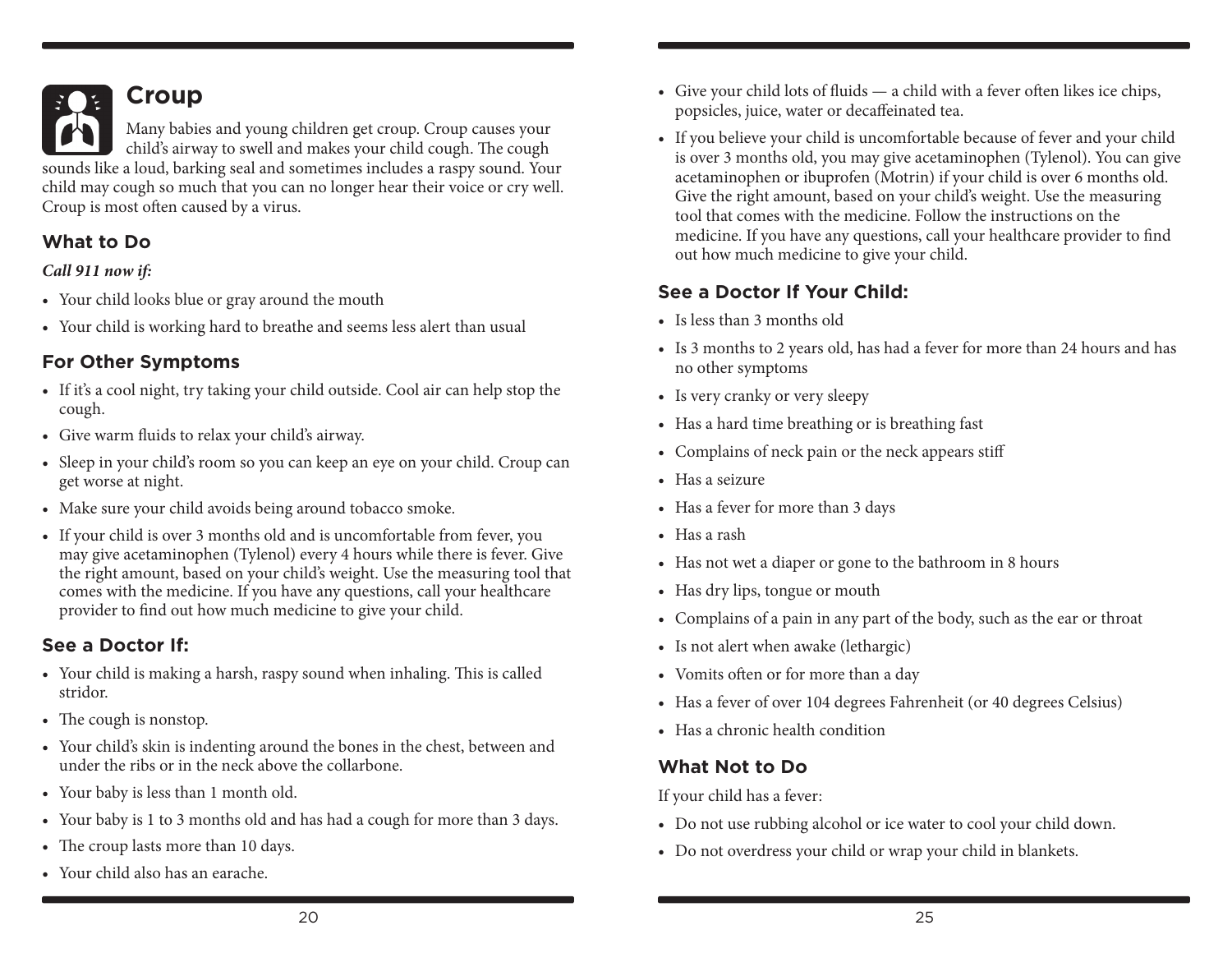If your doctor prescribes medicine for your child, make sure your child takes all the medicine the doctor ordered. Your child needs to take all the medicine even if they start to feel better. It will take at least 1 day for the antibiotics to work to lower the fever and help with the pain. All of the medicine is needed to completely kill the bacteria.

#### **What Not to Do**

• Do not put anything in the ear, especially oil or drops, unless prescribed by your doctor.

### **Prevention**

- Do not put your baby to bed with a bottle in their mouth or while they are still at the breast.
- Keep your child away from sick children when possible.
- • Keep your child away from secondhand smoke.
- • Tell your child's doctor if your child gets ear infections often. Frequent and improperly treated ear infections can lead to hearing problems.

#### **Earwax**

Do not put a cotton swab in your child's ear. It can damage the eardrum. Earwax is normal and usually does not need to be removed. If you have a concern about earwax, talk with your child's doctor.

### **Fevers**

A fever is a higher-than-normal body temperature, above 100.4 degrees Fahrenheit or 38 degrees Celsius. A fever is the body's way of fighting an illness. The illness can be minor, like a cold, or it may be a more serious infection.

### **What to Do**

#### *If you believe your child has a fever:*

- • Take your child's temperature with a thermometer.
- Keep your child cool.
- Dress your child in lightweight clothing. A diaper and shirt works well for a baby.



## **Diaper Rash**

Babies have delicate skin that can easily become irritated. Pee (urine) and poop (bowel movements) touch the skin and can cause a rash. If the rash is not treated, it can get worse.

### **What to Do**

If the skin in the diaper area looks red:

- • Gently wash, rinse well and gently dry the area. Avoid using diaper wipes while the rash is present.
- Change your baby's diaper often.
- If you can, leave your baby's diaper off so air can help heal the area (in older babies, this may only be during naps).
- Cover the area with diaper cream or petroleum jelly (Vaseline) before putting on a diaper.
- When changing the diaper, gently remove the diaper cream. If it is hard to remove, use a cotton ball and baby oil on the area.
- • If using cloth diapers, do not cover with plastic pants.
- When using throw-away diapers, it is harder to know if your baby is wet. Check the diaper often.

### **Call a Doctor If the Rash:**

- Does not get better with frequent diaper changes and air drying
- Spreads to other areas not covered by the diaper
- • Is red and raw or bleeding

### **Preventing Diaper Rash**

- • Change diapers often. Don't leave your baby in wet or dirty diapers.
- Always clean the diaper area with mild soap and water when changing the diaper. Rinse and dry well.
- • Wash cloth diapers in a mild soap and rinse well.
- Notice if your child gets more rashes with a certain brand of throw-away diapers.
- Do not dry throw-away diapers and reuse them.